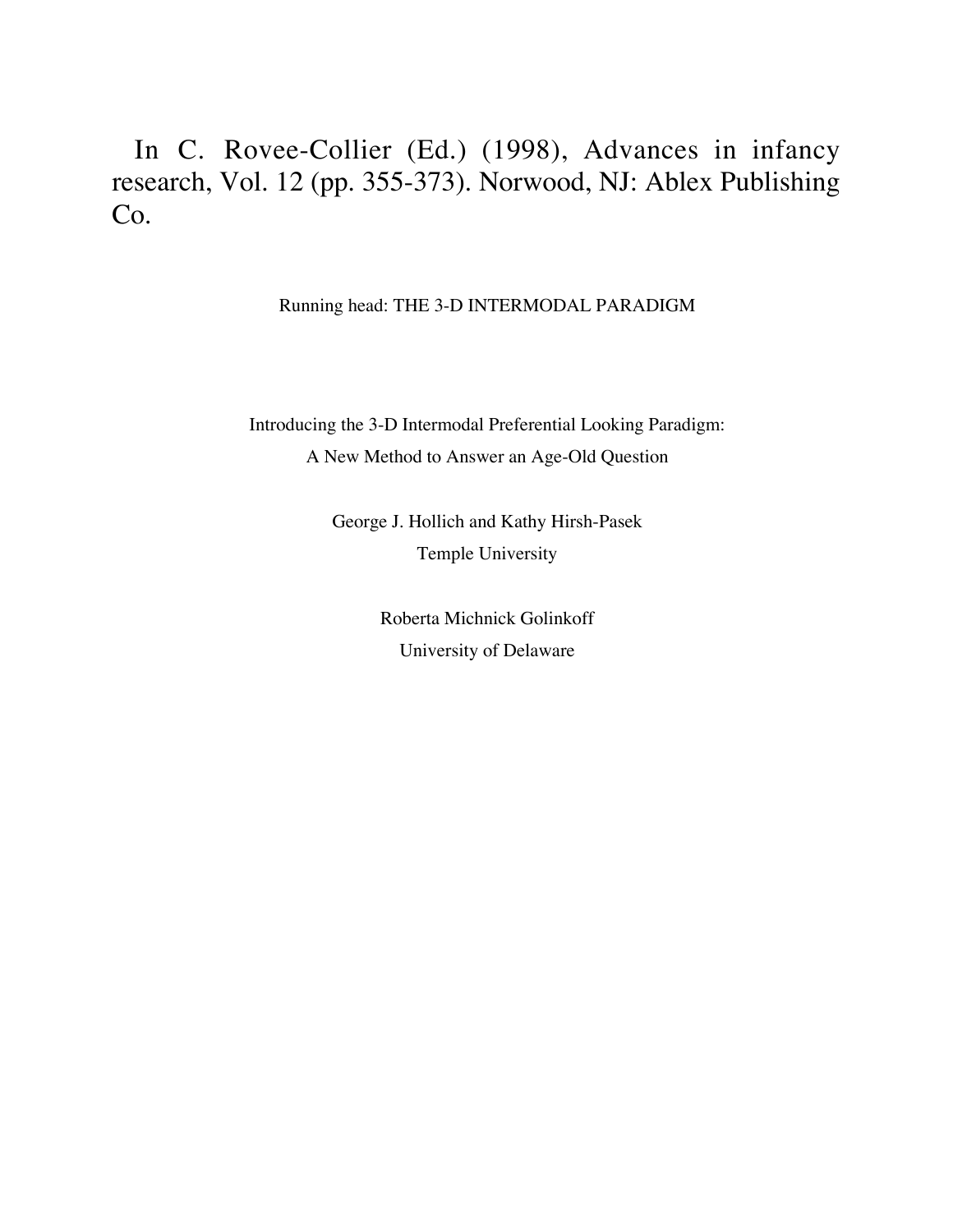# Introducing the 3-D Intermodal Preferential Looking Paradigm: A New Method to Answer an Age-Old Question

*Amy, mother of 4-year-old Joshua and 10-month-old Allison, is helping her 4-year-old find his ball. She says, "Where did you see the ball last?" At that moment, Allison crawls purposely to the couch and digs the ball out from the corner between the cushions where it is barely visible! Amy is shocked. Clearly, Allison understood the word "ball!*

This drama, repeated in countless forms and countless houses across the world, aptly illustrates a paradox of developmental psychology. While parents are certain that their children know more than they say, until recently, psychologists did not have the methodological tools to confirm this. The past two decades, however, have witnessed a kind of mini-revolution in experimental procedure with the development of paradigms that allow researchers to peer into infants' formerly hidden competencies. Developmental psychologists now have at their disposal a number of tools and methods to examine early infant cognition and behavior. Using looking, sucking, and surprise as dependent measures, age-old questions about nascent abilities for language are being revisited.

One such age-old question concerns the origins of word learning. Between the ages of 17 and 24- months, infants' vocabulary literally explodes, with infants learning, on average, seven to nine new words a day (Carey, 1978; Carey & Bartlett, 1978). What happens in the months preceding this vocabulary spurt to precipitate such a dramatic eruption of linguistic brilliance? How do these children sift through the myriad of potential meanings to learn words in their language so quickly and apparently, so effortlessly? To answer these questions, two prominent positions have developed. Principles or constraints theories posit that built-in principles serve to constrain the word learning situation. In contrast, social/pragmatic theories place their emphasis on the interaction between the apprentice and the experienced word learner. Whatever the perspective, the debate seems to revolve around the competence of the very youngest word learners (see Hirsh-Pasek & Golinkoff, 1993).

This paper introduces the Three Dimensional (3-D) Intermodal Preferential Looking Paradigm, a method specifically designed to study questions of the origins of word learning. Using real, 3-D objects, preferential looking, and a highly controlled (yet realistic) labeling situation, the 3-D procedure allows for careful examination of the developing processes by which pre-vocabulary spurt infants come to map labels to objects.

In the first portion of this paper, the 3-D paradigm is introduced. In the next two parts, some preliminary results garnered from the first large scale use of this procedure are presented. In the final section, the 3-D paradigm is evaluated. We consider the ages for which it is appropriate, the kinds of tasks for which it is best suited, and the possibility of using it to study infant language comprehension from a hybrid theoretical orientation. That is, we take an approach that embraces both the constraints and social pragmatic theories.

### The 3-D Intermodal Paradigm

#### Brief History

There is a long line of methods to study children's emerging vocabulary and grammatical abilities. These include pointing tasks, picture tasks, surveys of mothers' knowledge, head turn procedures, preferential listening procedures, and preferential looking procedures (McDaniel, McKee, & Cairns, 1996, for a review). In keeping with this tradition, the 3-D Intermodal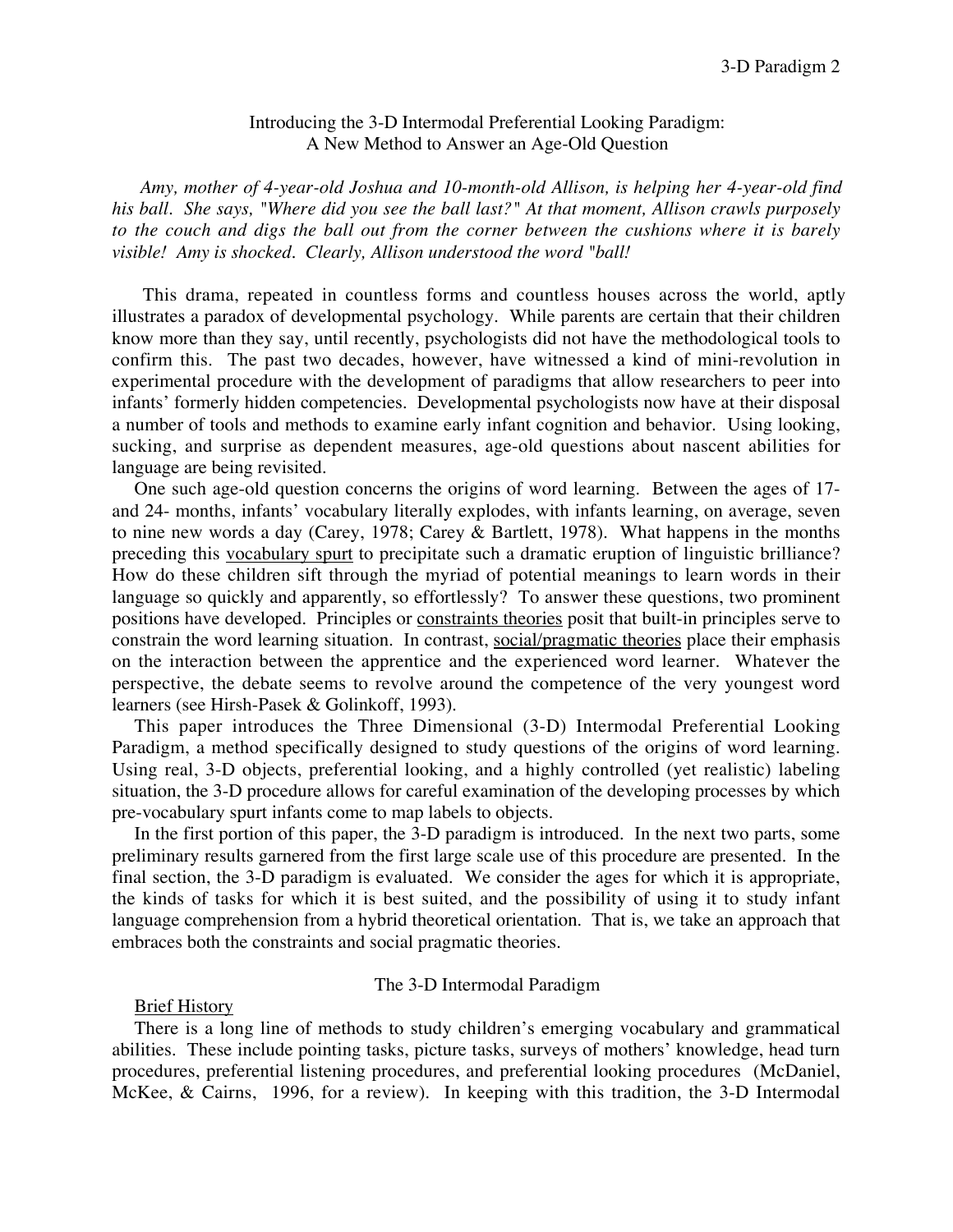Preferential Looking Paradigm has its roots in work done by Baldwin (in press) and Fagan (1971; Fagan, Singer, Montie, & Shepard, 1986). Principally, however, the 3-D paradigm is a modification of the intermodal preferential looking paradigm developed by Hirsh-Pasek and Golinkoff (1993; 1996a; 1996b; Golinkoff, Hirsh-Pasek, Cauley, & Gordon, 1987),

The Intermodal Preferential Looking Paradigm (see Hirsh-Pasek & Golinkoff, 1996a; 1996b; or Naigles, this volume) was adapted from work by Spelke (1979), who developed it to study intermodal perception. In it, the infant is seated on a blindfolded parent's lap in front of two laterally spaced video monitors. A concealed centrally placed audio speaker plays a linguistic stimulus that matches only one of the displays shown on the screens. A hidden observer records the total amount of time (measured to hundredths of seconds) that the infant spends watching the matching versus the non-matching screen (see Figure 1, or Figure X in Naigles, this volume).

To see how this works, consider the case of noun comprehension (Golinkoff, Hirsh-Pasek, Cauley, & Gordon, 1987). A center light directs the child's attention towards the center, and a linguistic message (produced in child-directed speech) is delivered from the concealed speaker. The child hears, "where's the APPLE?" On one screen, the child sees a BELL and on the other an APPLE, and the linguistic message is "Do you see the APPLE? Show me the APPLE!"

The logic of this procedure, which has been consistently confirmed, is that children look more quickly and longer at the screen displaying the targeted object (the APPLE) than at the screen displaying the non-targeted object (the BELL). That is, infants give more attention to the video event that matches what they are hearing, in this case the linguistic message, than to a video event that does not match. Indeed, in no studies performed in our laboratories have children ever shown a significant preference for the non-matching screen. In a way, this seems reasonable. Parents often comment on the actions, objects, and events surrounding the child, clearly intending to direct the child's attention to the next object, action or event. A large portion of the adaptive advantage conferred by language depends on orienting in a manner consonant with the language message.

The major advantages of the classic "2-D" paradigm are numerous. First, only a looking response is required from the child. Thus, children do not have to point, answer questions, or act out commands. This permits testing at very young ages, even as young as four and a half months (Spelke, 1979). Second, the video monitors can represent dynamic stimuli. This is critically important for the study of verbs, as well as complex syntactic frames. Third, children are able to take advantage of a coalition of syntactic, semantic, and prosodic information: all on-line. That is, language learning occurs amidst a coalition of cues which are rarely, if ever, separated in the actual input to the child. In the real world, unlike experimental designs, children do not experience semantic probability divorced from syntactic complexity. Thus, competencies which were previously suspected might be revealed if, and only if, a large coalition of cues is available to the child.

For these reasons, the 2-D Intermodal Preferential Looking Paradigm has proven very useful in the study of early language. Some of the results thus far have indicated that infants appear sensitive to cues for constituent structure by 14 months of age (Hirsh-Pasek & Golinkoff, 1996), to the meaning of common nouns and verbs by 16 months of age, (Hirsh-Pasek & Golinkoff, 1996) to word order by 17 months of age (Hirsh-Pasek & Golinkoff, 1996), to morphological word endings by about 18 months of age (Golinkoff, Hirsh-Pasek, and Schweisguth, 1997), and to information about sentence frames by 24 months of age (Golinkoff, Hirsh-Pasek, Cauley, & Gordon, 1987; Hirsh-Pasek & Golinkoff, 1991; 1993; Naigles, 1990; this volume; Bavin, this volume; see Hirsh-Pasek and Golinkoff, 1996b for a review). In each case, the paradigm has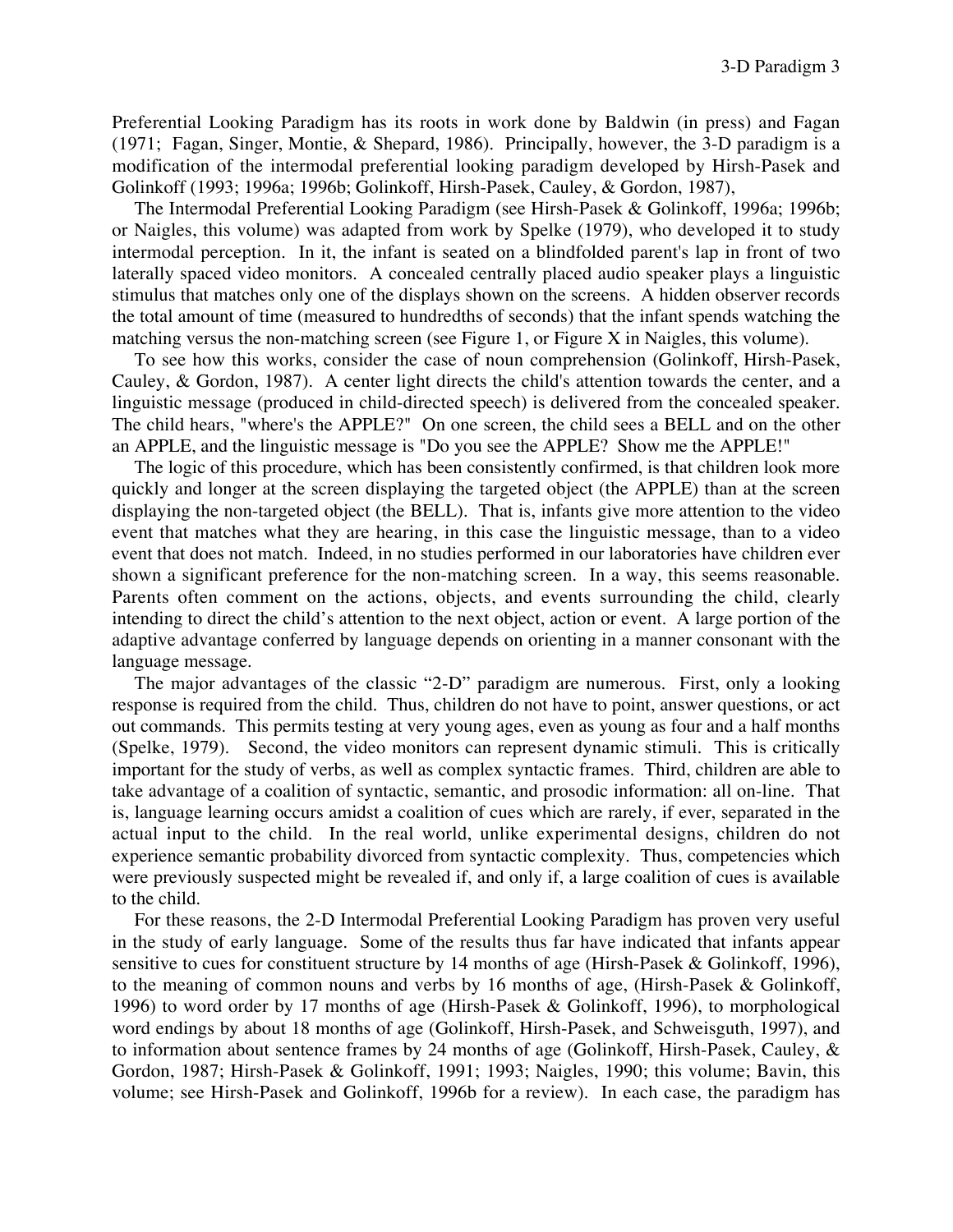proven a sensitive measure of the cues that infants and toddlers use to extract information from the input, particularly for very young children.

Like any method, however, there are a few limitations. For example, as with any infant study, data collection is only possible for as long as the attention span of the child lasts. Children sometimes lose interest in "playing the game," and depending on the age, some of data can be lost in this manner. Yet, in the studies above, and in many ongoing studies, the data is both consistent and robust. Also, the paradigm is a highly technical procedure: synchronizing videos, lights, cameras, and computers can be a daunting task and is one that requires a solid support staff.

More centrally, however, the 2-D paradigm is limited in that it can not examine the social interaction between adults and children, nor does it permit the child to explore real objects or otherwise act on the scene before them. Many believe that these interactions are critical for the word learning process, particularly at early ages (Baldwin, in press; Tomasello & Farrar, 1984). As a result, it would seem appropriate to expand upon the initial 2-D procedure in ways that would permit the study of early word learning with higher levels of social interaction. Thus, the 3-D intermodal preferential looking paradigm, which incorporates real, 3-D, objects and a live experimenter was developed to increase ecological validity while at the same time maintaining strict experimental control. Somewhat unintentionally, this increased emphasis on social interaction had the added benefit of significantly reducing subject loss, particularly for the youngest ages (11-12 months).

### Overview of the 3-D Paradigm

The 3-D Intermodal Preferential Looking Paradigm accomplishes functionally similar objectives to the 2-D paradigm by means of an experimenter visible to the baby, a video camera, and a special display board. The design of the display board was taken from an apparatus constructed by Fagan (1971) in his infant test of attention. In the 3-D paradigm, infants are presented with real 3-D objects that are labeled in a play environment by the experimenter. These same objects are then presented side by side on the Fagan board during test trials while the now hidden experimenter requests one or another of the objects. As in all such preferential looking paradigms, the infant's task is simply to watch the displays. Any preference for one object over another will be detected by subsequent scoring of the video record. The premise is the same as in the 2-D paradigm. It is expected that the children will look at that stimulus that matches the linguistic message they are hearing. While this method does not allow for the use of dynamic stimuli, it nonetheless proves very engaging for children by having real objects and a live experimenter.

#### **Apparatus**

The basic setup is portrayed in Figure 2. The infant is seated on a blindfolded parent's lap 75 cm back from the center of the modified Fagan box which sits on a table. This modified box consists of a 55 cm x 50 cm base, and a hinged 40 cm x 50 cm board (see Figure 3). The board is painted black on one side with velcro attachments at 20 cm from the top and 12.5 cm from either side (providing two sites for attaching objects 30 cm apart). The board is hinged such that it can rotate lengthwise, pivoting to hide or reveal whatever objects might be attached, and thereby providing precise control over the duration of exposure. Timing of the presentation is accomplished by use of a specially designed timer (Infant Test Timer) which can be set to produce a brief tone after the requisite period has elapsed. A mirror behind the infant allows the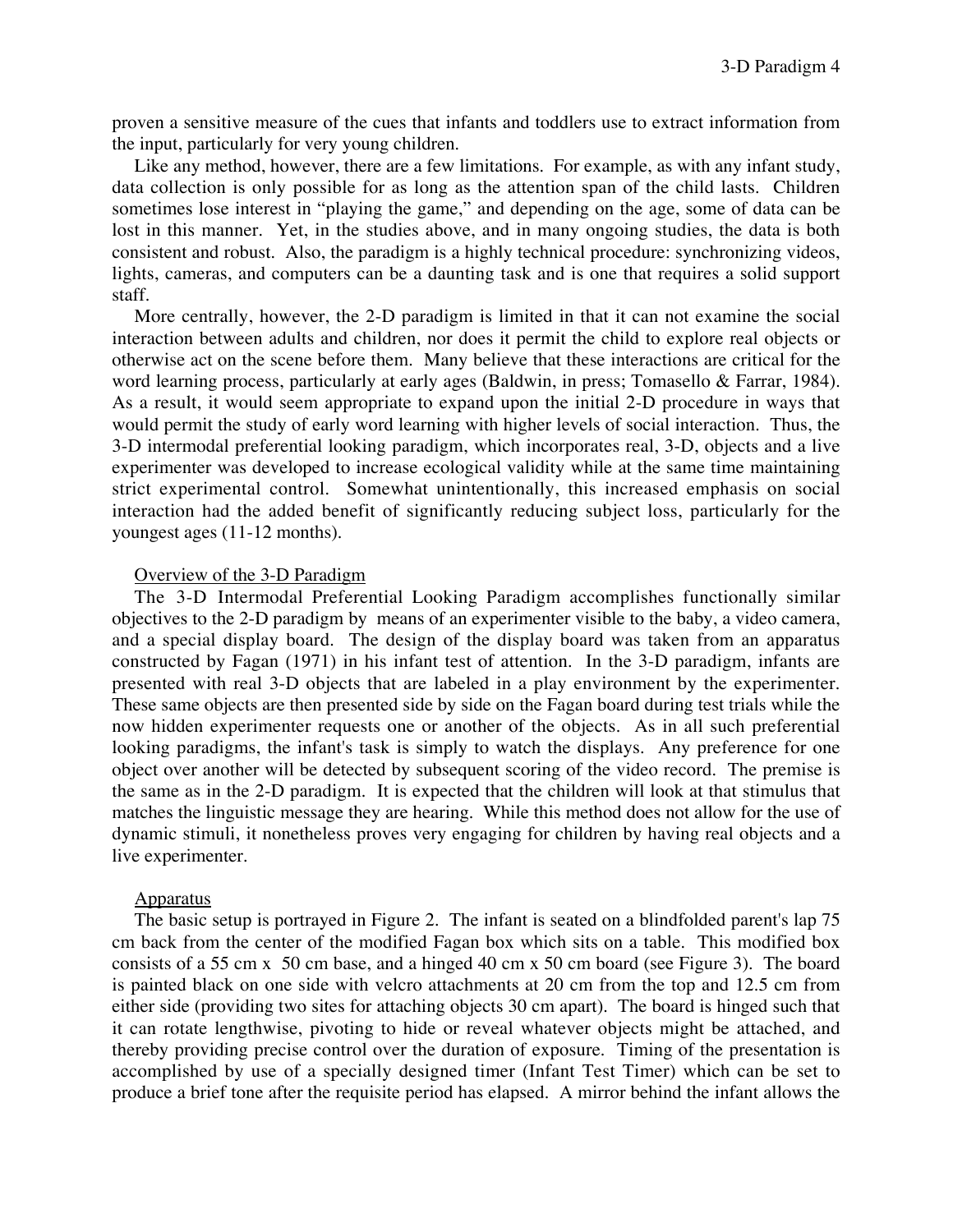video camera to record not only the infant looking responses (which are directly visible) but also the objects on the board and the behavior of the experimenter (which are both visible through the mirror). Observers (blind to the condition being run) make use of the specially designed timer to calculate, from the video record, infant's total looking times to each object. As in previous preferential looking studies, inter- and intra-rater reliability is kept above an r value of .90. This is accomplished by training raters to a 90% correlation criteria and is further validated by random re-codings of one third of the data. The data from any rater is not permitted unless all scores are greater than 90% in agreement. Typically, the mean correlation is higher ( mean r  $= .96$ ).

### General Procedure

The general procedure consists of alternating familiar and novel trials. In the familiar trials, children are tested on their comprehension abilities for the names of familiar objects. These familiar trials provide an introduction to the paradigm itself and are composed of two phases: exploration and testing. Initially, they were also incorporated to assess if children were capable of performing in the paradigm. Conversely, the novel trials (in which two novel objects are presented and one is labeled), are used to assess nascent labeling abilities in very young children and are composed of four phases: exploration, salience, labeling, and testing.

In the exploration phase, the child is presented, sequentially, with each toy to play with for 26 seconds. (The order of presentation is counterbalanced). This gives the child a chance to have a full range of haptic experience with the objects before the remaining phases and provides time in which the experimenter engages the child's interest and lays the groundwork for subsequent social interaction.

In the salience phase, the experimenter hides centrally behind the board. The experimenter turns the board to reveal the two objects side by side,and subsequently presents a neutral linguistic stimulus (eg: "Look up here! What do you see?"). After six seconds, the experimenter turns the board back (hiding the objects) and stands in preparation for the next phase. Infant looking times to each object provide a baseline measure of the relative salience. If the visual stimuli have been well balanced for perceptual factors, attention (in the form of looking times) should be evenly distributed across the objects. If the stimuli are intentionally unbalanced on perceptual factors, looking times should reflect this. The experimenter is hidden throughout the salience phase in order to limit the possibility of biasing the child's response. The neutral linguistic stimulus is used because results from pilot studies indicated this further engaged children in the task.

In the labeling phase, the child sees two objects presented on the table while one of the objects is labeled (in some manner) by the experimenter. Usually, this involves getting the child's attention by saying the child's name and following with something like, "Horace, look at the MODI -- the MODI. It's a MODI." However, one advantage of this paradigm is its flexibility, and the range of possible labeling phases is nearly as diverse as the range of actual labeling situations in the real world.

In the testing phase, the experimenter again hides centrally behind the board, out of view of the infant, and the child again sees the objects presented on the display board for six seconds. This time, however, before hiding or turning the board, the experimenter further engages the child via the linguistic query, "Where's the  $X$ ?" (where X is the name of the targeted object). In pilot studies, this question proved critical to focus children on the task. Only after this verbal query does the experimenter hide and turn the board to reveal the objects. While the objects are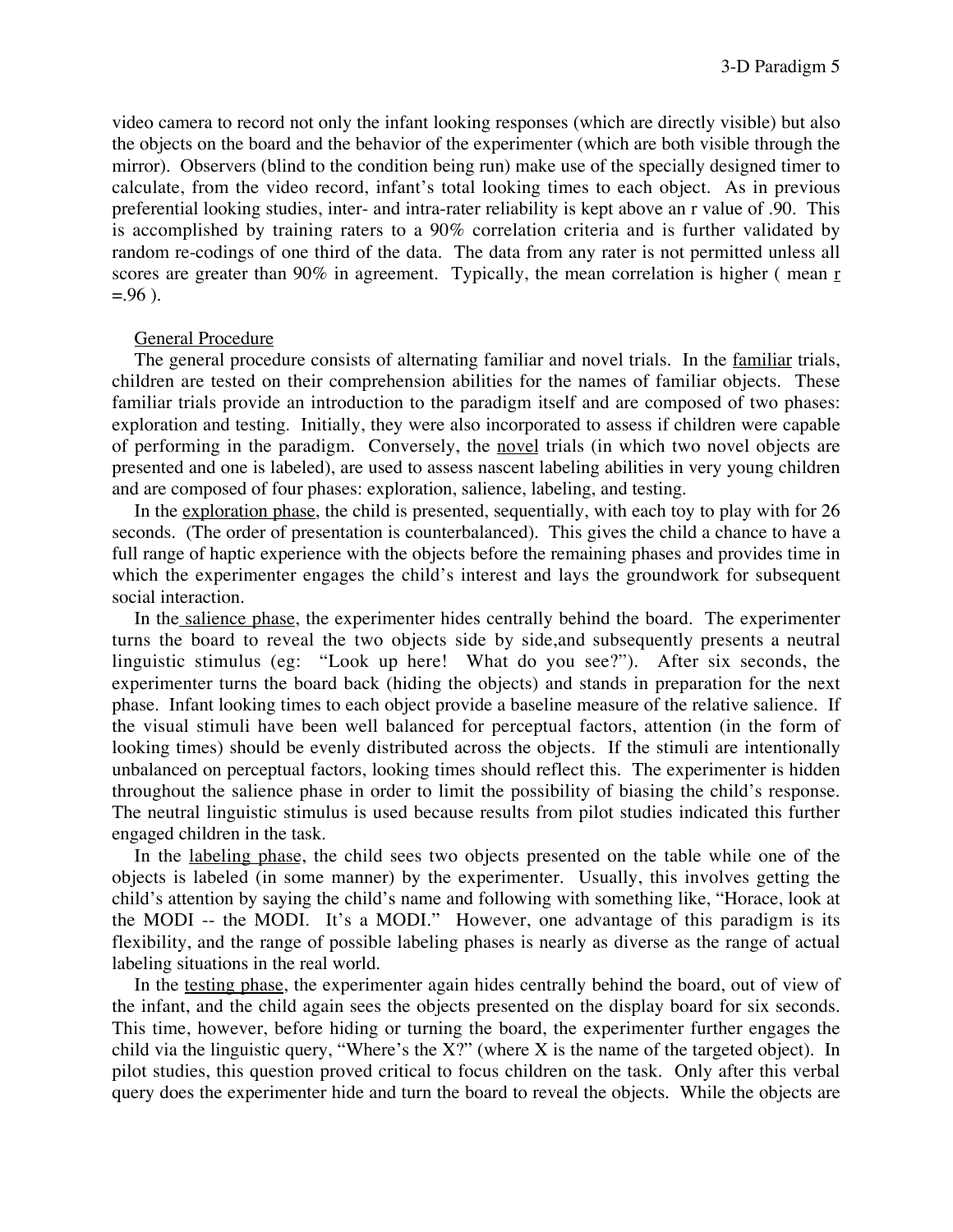visible, the child hears a linguistic message asking, "Do you see the X? Look at the X." After six seconds, the board turns back over, hiding the objects. The test phase is then repeated in order to obtain a more reliable assessment of the child's looking times.

As in previous preferential looking paradigms, the dependent variable is mean looking time to each target in both the labeling phase and in the testing phase. The independent variables change from experiment to experiment but usually include the age of subject, gender, and one or two principle experimental manipulations (e.g. direction of experimenter's eye gaze, direction of pointing, perceptual salience, temporal contiguity, etc.). Variables which are counterbalanced include order of presentation, side of presentation, and the objects used.

The next two sections recount some of the preliminary results garnered from the first large scale use of the 3-D paradigm. The outcome from the familiar trials of this study are presented in the next section while the findings from the novel trials are presented in the subsequent section. This separation of results is done principally because each set of trails has a radically different rationale, addresses different questions, and produces data which are best analyzed and discussed separately. Further, a thorough review of these results is beyond the scope of this paper and will be published elsewhere (Hollich, Hirsh-Pasek, & Golinkoff, in preparation). Here, we seek merely to demonstrate the validity of the paradigm and to suggest, via example, some of its potential uses.

# The Familiar Trials: A Validation of the 3-D Method

#### Rationale

Children are notoriously difficult subjects. Getting consistent, usable data is often extremely complicated and time consuming. This is particularly true in the study of infants, since short attention spans make it difficult for them to stay on task for more than a few minutes. Given this limitation, the advent of any new method raises questions about the usefulness and ability of that method to extract data in a robust and timely manner.

In particular, before one can assess (via the 3-D paradigm) whether or not children have learned a new label, one has to verify that the paradigm is even capable of detecting word knowledge in the first place. If the 3-D Paradigm is to be a valid measure of labeling abilities, then subjects should look longer at the appropriate familiar object when it is requested than the inappropriate one (just as familiar, yet not requested). If children do not look longer at requested familiar objects (objects whose labels they know), there is no reason to posit that they should do so for requested novel objects which have been recently labeled. If children (even prevocabulary spurt infants) do indeed show a longer looking response toward requested familiar objects, then the 3-D paradigm would seem a valid measure of infant language knowledge.

#### Method

Subjects were tested at two different locations: the Temple University Infant Laboratory and the University of Delaware's Infant Language Project. They were recruited either from published birth records (Delaware laboratory) or from a purchased list (Temple laboratory). A total of 110 children were tested in this study, but the data from 29 of the children had to be discarded due to experimental error, parental "peeking," fussiness, or a side bias (greater than 75% attention to one side) on the part of the children. Thus, 81 children served as subjects unevenly distributed across three age/vocabulary ranges: 12 to 13 months/pre-vocabulary spurt  $(n = 26; 14 \text{ males}, 13 \text{ females}; \text{mean age} = 12.58 \text{ months}, \text{productive vocabulary} = 8.63 \text{ of the}$ words listed on the MacArthur Communicative Development Inventory, infant version), 19 to 20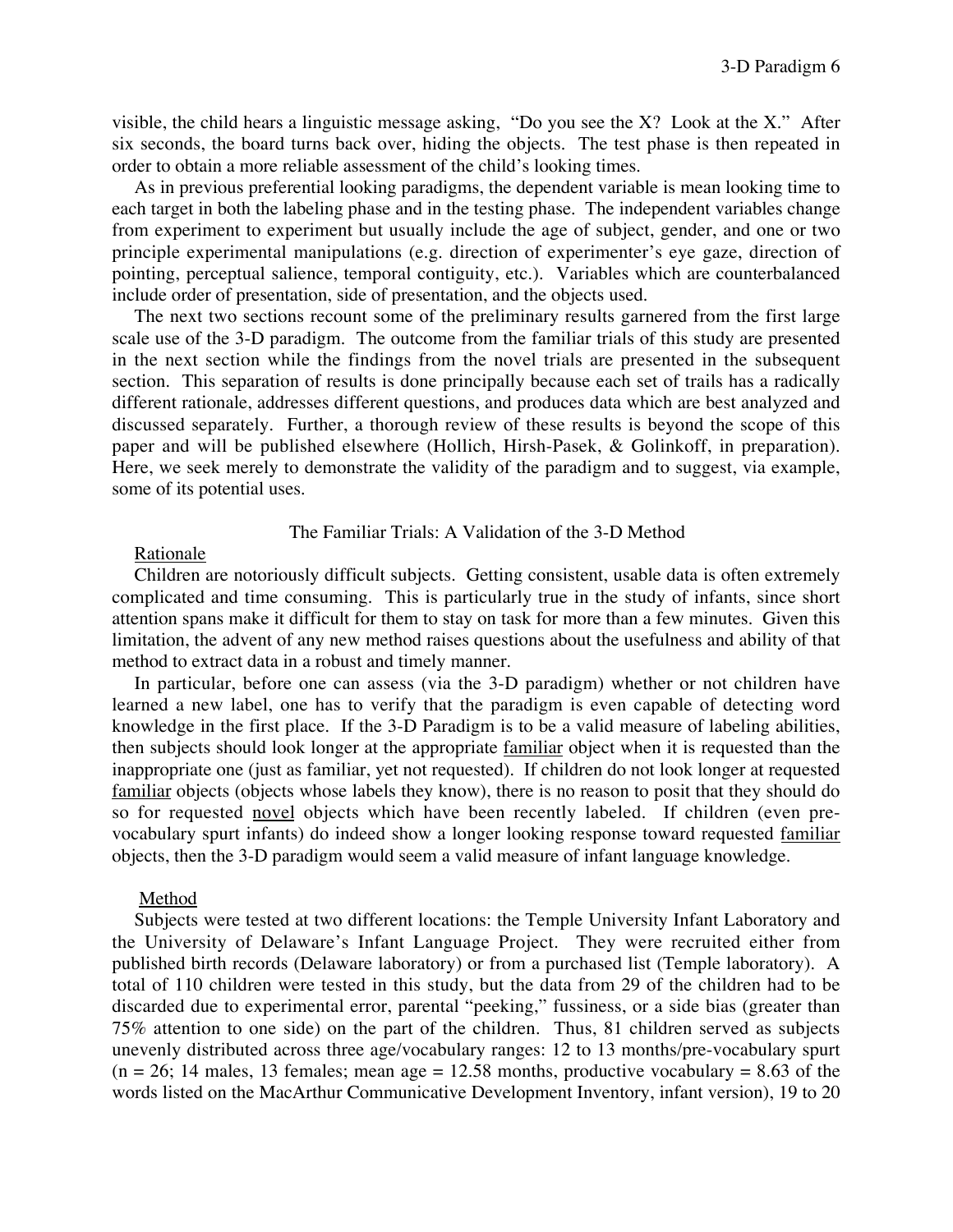months/mid-vocabulary spurt ( $n = 30$ ; 13 males, 17 females; mean age = 19.46 months, productive vocabulary = 128.57 of the words listed in the MacArthur CDI, toddler version), and 24 to 25 months/post vocabulary spurt ( $n = 25$ ; 17 males, 15 females; mean = 24.27 months, productive vocabulary = 304.63 words on the MacArthur CDI, toddler version). Stimuli were two sets of paired "familiar" objects: ball/book and keys/block.

Upon arrival at the laboratories, children and their parents were invited into a playroom. While the child acclimated to the laboratory environment, the purpose of the task was explained to the parents. The child and the parents felt ready, they moved into the testing room. Once the child was seated comfortably on a parent's lap, the parent put on a visor to cover his or her eyes and testing began.

The familiar trials consisted of an exploration phase and testing phase (see Figure 4). In the exploration phase, the child was allowed to play with each toy, individually, for 26 seconds. (The order of presentation of these toys was counterbalanced). In the testing phase, the experimenter got the child's attention by calling the child's name and saying, "Where's the X?" (where X is the targeted familiar object). The experimenter then crouched behind the display board, the display board was rotated so that the objects were visible (for six seconds), and the experimenter asked, "Do you see the  $X$ ? Show me the  $X$ ?" Then the board was rotated to hide the objects, and the experimenter stood, again called the child's name, and repeated, "Where's the X?" The experimenter again crouched behind the board, and the board was rotated to reveal the objects (for six seconds), and again the experimenter asked, "Do you see the X? Show me the  $X$ ?" Note that while the experimenter was visible during the exploration phase and was permitted to interact and engage the child at the beginning and middle of the testing phase, throughout the actual testing the experimenter was not seen. This was done to minimize the possibility of the experimenter biasing the child's looking times. Additionally, the targeting was counterbalanced such that each object was requested half of the time, and used as the distractor the other half.

## Results and Discussion

Mean percentage of looking times (with standard deviations in parentheses) to the targeted object were .55 (.16), .63 (.15), and .66 (.13) for the 11-12 month, 19-20 month and 24-25 month groups, respectively (see Figure 5). Equal looking times would be reflected by a percentage score of .50. However, with an alpha level of .05, pre-vocabulary spurt (12-13 months), midvocabulary spurt (19-20 months) and post vocabulary spurt children (24-25 months) looked significantly longer at the targeted than at the non-targeted object (all  $t$ 's < .05). Thus, it appears that even 11-12 months old children are capable of the preferential looking response necessary for this task.

Two other points about this validation study are of interest. First, not only is this method successful for 12 month olds, but there is very little subject loss. Across the entire study, only five of the 110 subjects were lost due to fussiness. (The reasons for the other 24 losses are listed under subjects.) Second, children distribute their looking times between the targeted and nontargeted objects and do not look exclusively to one object.

In sum, it appears that there is evidence for a robust method that potentially allows examination of hypotheses about the very earliest word learning. The next section illustrates one application of the 3-D Intermodal Preferential Looking Paradigm while expanding on the theoretical perspective that we take for the development of both word learning and mature grammar: the Hirsh-Pasek and Golinkoff (1996b) Coalition Model (Golinkoff & Hirsh-Pasek,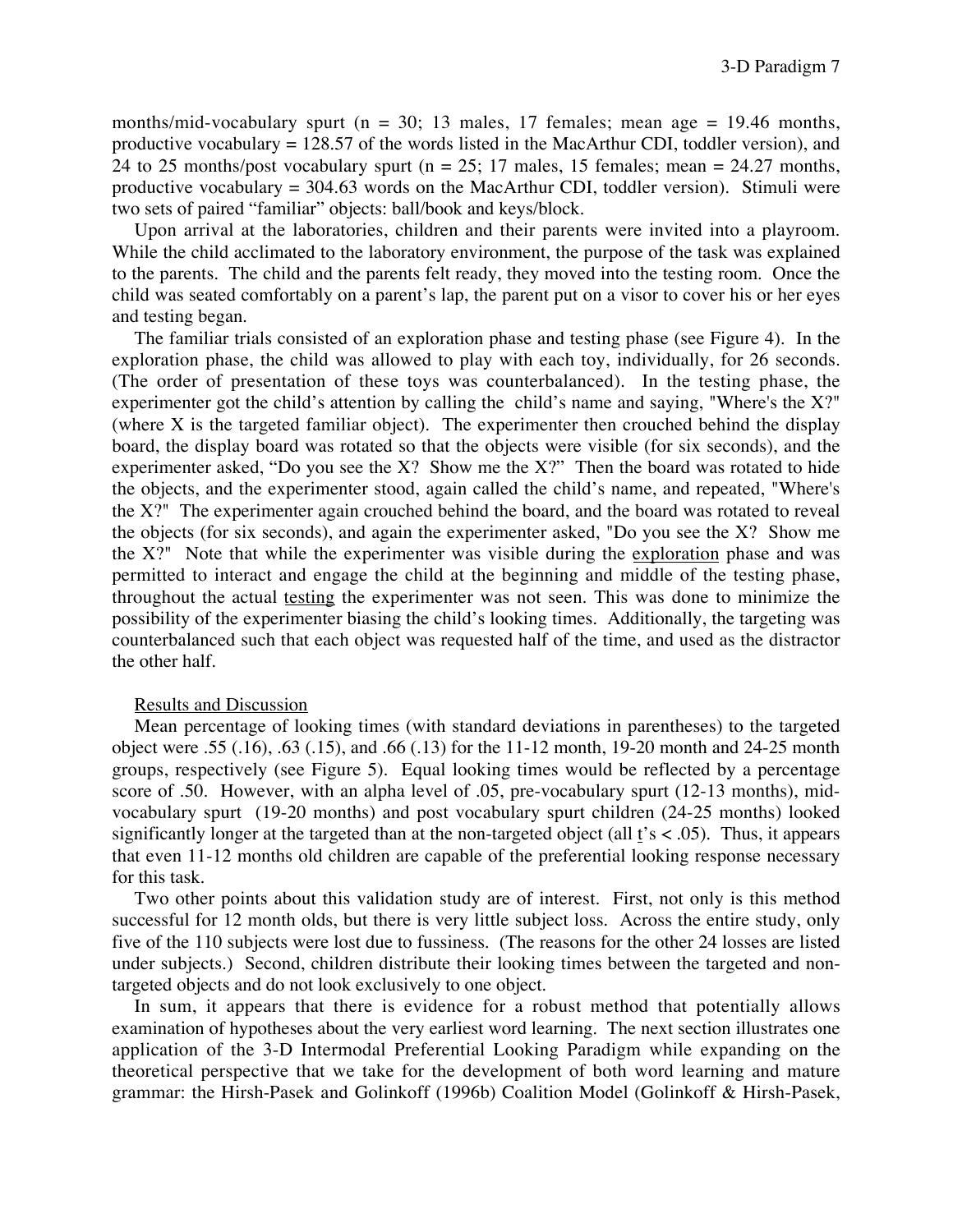1995).

# The Novel Trials: A Preliminary Study of the Cues to Reference

## Rationale

To address the question of how children learn words so rapidly, psychologists have proposed a number of apparently opposed classes of theories, two of which are of particular relevance to this discussion. One class of theories, "constraints" or "principles" theories, solve the induction problem by positing that children entertain only certain hypotheses for a word meaning. In essence, the child comes to the task of word learning prepared with certain principles or strategies for how to map words onto referents. For example, perhaps children innately assume that words (though not music) refer to an object, action or event and that words map onto whole objects rather than onto object parts (Markman, 1987, 1992; Golinkoff, Mervis, Hirsh-Pasek, 1994). A second class of theories, constructivist or social pragmatic theories, place the solution to the word learning problem in the social interaction between the apprentice (i.e. the child) and the sophisticated conversational partner (i.e. the parent). In this view, the interaction with the environment is the critical element (Bloom, 1993; Tomasello & Akhtar, 1995).

In general, these theories have had a polarizing effect on the word learning literature (Tucker, Hirsh-Pasek, & Hollich, in press; Hirsh-Pasek & Golinkoff, 1996b), with the constraints camp focusing on driving principles, and the constructivists on environmental interaction. However, Golinkoff, Mervis, and Hirsh-Pasek (1994) have developed a coalition view of the word learning conundrum, thereby adopting what has been called "the radical middle." Perhaps, mature principles of the principles/constraints theories are the *products* of development, not the *engines* of development. For example, children may not begin with a full blown principle like reference (that words refer to objects). Rather, this principle might emerge on a continuum as children acquire their very first words. Indeed, reference may begin as simple associative learning (a "goes with" kind of representation). Children might associate a word with the first visible object they see, relying on temporal contiguity, or pehaps they might associate the word with the most perceptually salient object they see. At some later age, around 19 to 20 months of age, children would then abandon this associative principle in favor of one that is more sophisticated -- a 'stands for' relationship between word and referent (Baldwin, in press). Eighteen month-old children, for example will follow the eye gaze of the speaker to determine word reference as if trying to interpret the speaker's intent over and above the environmental lures (Baldwin, 1991, 1993, in press). Twelve-month-old children may not. By incorporating a developmental perspective, this model takes a midline position between a constraints approach and the constructivist position, positing that children's lexical development is the product of complex epigenetic interactions between weighted constraints and the external social environment.

In the Hirsh-Pasek and Golinkoff (1991; 1996b; Golinkoff & Hirsh-Pasek, 1995) framework, children are assumed to be surrounded by a coalition of multiple input sources (see Figure 6). As development progresses, principles develop which predispose children to be sensitive to certain aspects of that input and not to others, depending on the task. These developing principles provide the groundwork that allows children to engage in a type of "guided distributional learning" in which they attend to certain cues in the input and use these to construct mature word learning principles (Hirsh-Pasek and Golinkoff, 1996b). Thus, mature principles are emergent phenomena. Importantly, multiple sources are always available at the outset of language learning, and the differences that are seen throughout development result because children are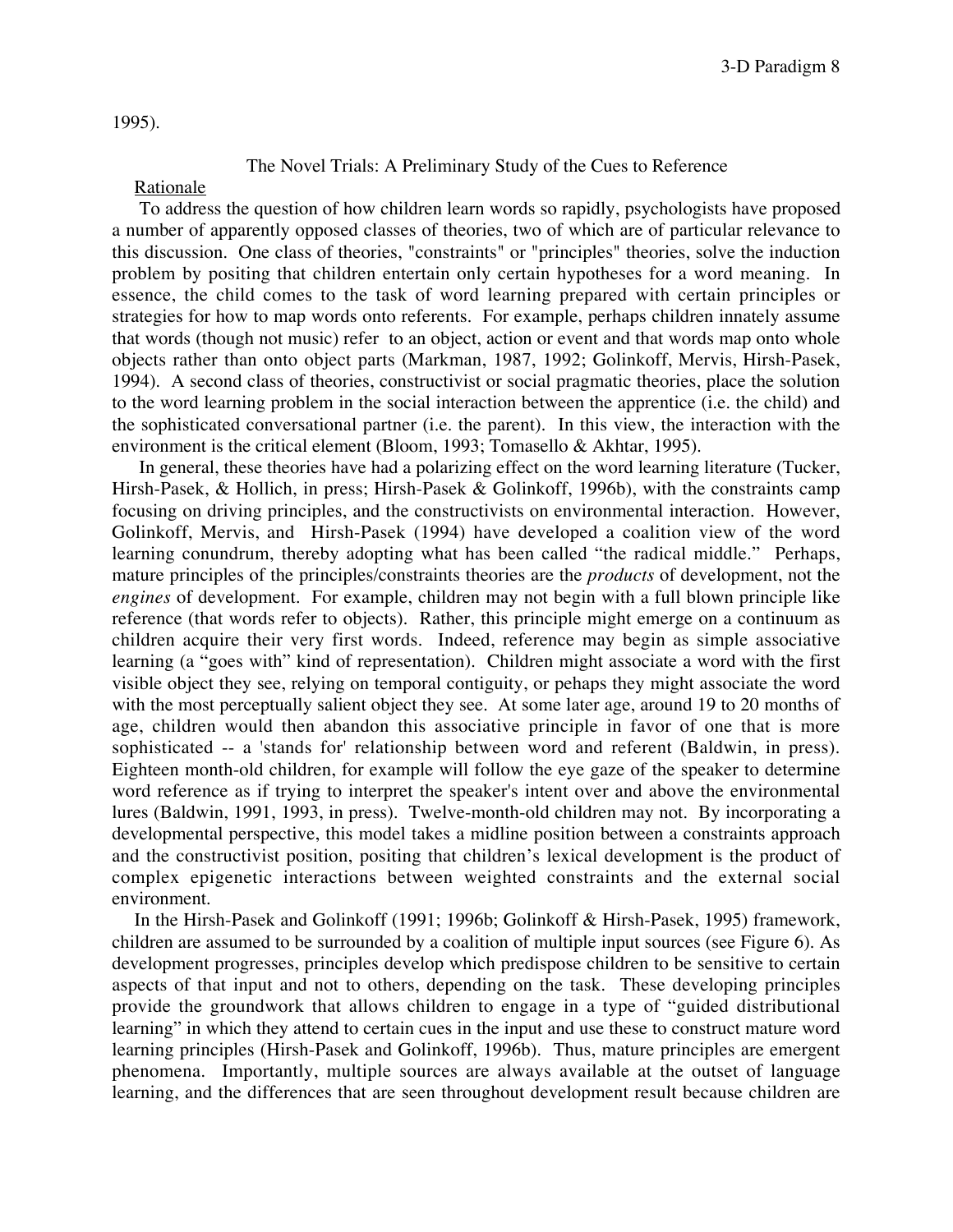differentially sensitive to some of these cues over others at different points in development.

Among the coalition of cues that children use to form these heuristics or principles for word learning are perceptual cues (movement, shape, texture), functional cues (what the object does), temporal cues (which objects they see first, or which object are temporally contiguous with labeling) syntactic cues (word order, inflection, etc.) and social cues. Thus, the social pragmatic view is no longer inherently inconsistent with the principles account of word learning. Rather, it is an integral part of the foundation for the construction of those principles. While still endorsing a principles-type account, this newer examination of the constraints allows for an integrative approach to the theories in the field incorporating both the data from the social pragmatist and the lexical principles camp.

Further, the coalition view and the theories it incorporates were introduced to illustrate that through the 3-D paradigm, the idea that word learning is the product of developing sensitivities is now an empirically testable one. The 3-D preferential looking paradigm permits a examination of the coalition theory, cue by cue. Indeed, because the 3-D procedure can obtain data for prevocabulary spurt (11- and 12-month-old) subjects and because it permits interactive use of social cues, it seems to provide an optimal procedure to systematically vary various social, perceptual, functional, and temporal cues in a controlled labeling situation. Thus, children's weighting and use of these cues at various ages can now be established, and the relative contributions of constraints and social interaction can be empirically validated.

To give a more concrete example and introduce our preliminary study, earlier work by Baldwin (1991, 1993, in press; Baldwin & Moses, in press), suggests that by 19 to 21 months, children can use social eye gaze to override cues like temporal contiguity when learning a label. However, it has been noted that children's attention is also strongly affected by perceptual cues like color and complexity (Golinkoff, Mervis, & Hirsh-Pasek, 1994). Indeed, we suggested above that the principle of reference may go from simple association with perceptually salient objects to a more mature principle which weights social factors, like eye gaze. For the novel trials of the preliminary study, then, the cues of social eye gaze were pitted against perceptual salience. That is, instead of keeping the stimuli equally interesting, one of the objects to be labeled was designed to be much more interesting than the other. In one condition, the coincidental condition, the experimenter labeled the interesting toy using only social eye gaze (not handling or pointing to it). Thus, both the perceptual cues and social eye gaze worked together (in coincidence) to establish a label. In the conflict condition, the boring toy was labeled so that social eye gaze and perceptual salience were in conflict with one another (see Figure 7). In this manner then, by comparing infants' behavior in each of the conditions, one could examine the changing weighting of social eye gaze and perceptual salience over time.

We hypothesized that very young children, with an immature principle of reference, would be drawn by perceptual cues when attaching a word to a referent; that the word might "go with" the most interesting perceptual object in the environment. We further hypothesized that older children of 19 and 24 months of age with a more mature principle of reference might not only follow subtle social cues like eye gaze, but would use those social cues to assume that a label refers to an object, even when those social cues were in conflict with perceptual cues. Thus, they would "read" the speaker's intent when affixing a label to a referent, even when the object to be labeled is the more boring alternative in the environment.

#### Method

Subjects were the same as those reported in the familiar trials above. However, in this case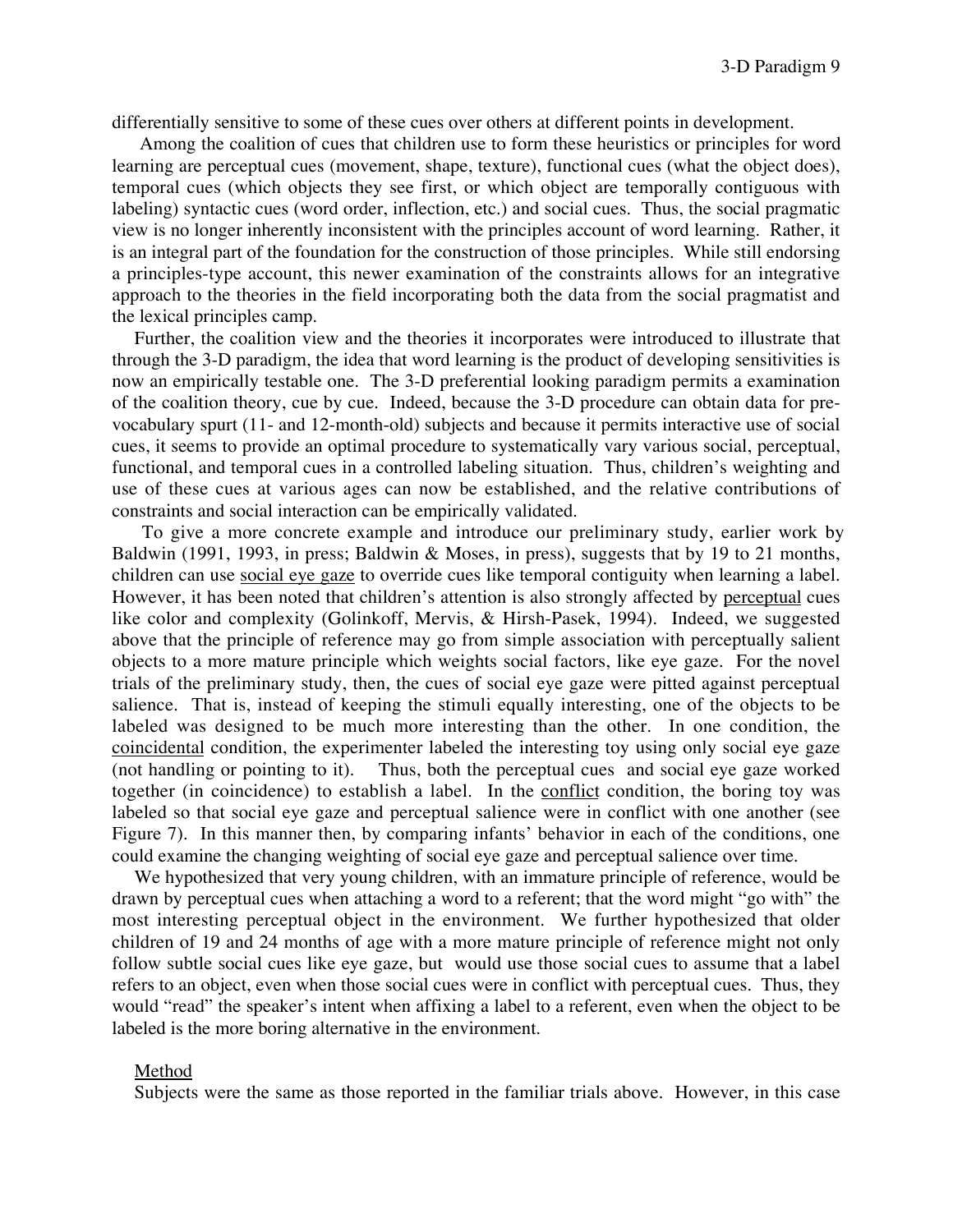the subjects were further divided into two conditions, the coincidental and conflict conditions. For the conflict condition  $n = 15$ , 14, 18, in the 11-12, 19-20, 24-25 month-old groups, respectively. For the coincidental condition  $n = 12, 16, 14$ , for the 11-12, 19-20, 24-25 monthold groups, respectively (see Figure 7).

The procedure used for the novel trials, as set out in the general procedure described above, consisted of exploration, salience, training, and testing phases. An expanded view of the novel trials is presented in Figure 8. In the exploration phase, the child played with each toy individually for 26 seconds. In the salience phase, children heard a neutral linguistic stimulus (like "Look up here! What do you see?") and saw the boring and interesting object presented side by side on the display board for six seconds. In the labeling phase, the child saw both objects presented on the table, while one of the objects was labeled by an experimenter. Which object was labeled was determined by the condition (coincident or coincidental). The experimenter first got the child's attention by saying the child's name, locking eye gaze, looking down at one of the objects, and saying, "look at the X -- the X." (X is the novel word to be used as a label.) Next, the experimenter again got the child's attention by saying the child's name, and again, after locking eye gaze, attempted to direct the child's attention to one of the objects while saying again, "look at the  $X$  - the  $X$ . It's a  $X$ ." In this case, the novel words used were MODI and DANU, for the first and second pairs of novel objects respectively.

In the testing phase, the children again saw the objects presented on the display board for 6 seconds. This time, however, they first heard the linguistic message, "Where's the X?" Next, the experimenter hid, and the board turned to reveal the objects. While the objects were visible, the children heard a linguistic message asking them, "Do you see the X? Look at the X." After six seconds had elapsed, the board turned back over to hide the objects from the infant's sight. The test phase was then repeated.

#### Results and Discussion

Preliminary results for the salience, training and testing portions of the study are summarized in Figures 9 and 10. Although incomplete, there are several points worth noting. First, examination of the salience scores suggests that children at all ages did attend more to the interesting toy than the boring toy when social cues and/or labeling were not provided (during the salience trials). Thus, in the absense of social cues, it does indeed appear that across all three age groups, children looked at the "interesting" toy much longer than at the "boring" toy. (The mean percentage of looking time [with standard deviations in the parentheses] to the interesting toy for the 11-12, 19-20 and 24-25 month-old groups, respectively, were .66 [.16], .61 [.13], and .64 [.10].) With an alpha level of .05, the effect of salience was statistically significant at  $p < .0001$  for all of the groups ( $\frac{1}{26}$  (26) = 5.25,  $\frac{1}{2}$  (29) = 4.82,  $\frac{1}{2}$  (31) = 7.93, for the 11-12, 19-20 and 24-25 month-old groups, respectively). Thus, we suitably selected stimuli which the children found appropriately boring or interesting.

Second, it appears that social eye gaze can make a difference in the training phase for the older age groups. That is, mean percentage of looking times to the interesting toy were significantly different ( $p < .0001$ ) in the conflict versus the coincidental condition for the 19-20 and 24-25 month-old groups (with an alpha level of .05, t  $(28) = 8.48$ , and t  $(30) = 7.37$  for the 19-20 and 24-25 month-old groups, respectively). Thus, despite salience differences, when a toy was labeled (with accompanying social eye gaze), 19-20 and 24-25 month olds looked significantly longer at it than when that toy was not labeled. Conversely, eye gaze alone (in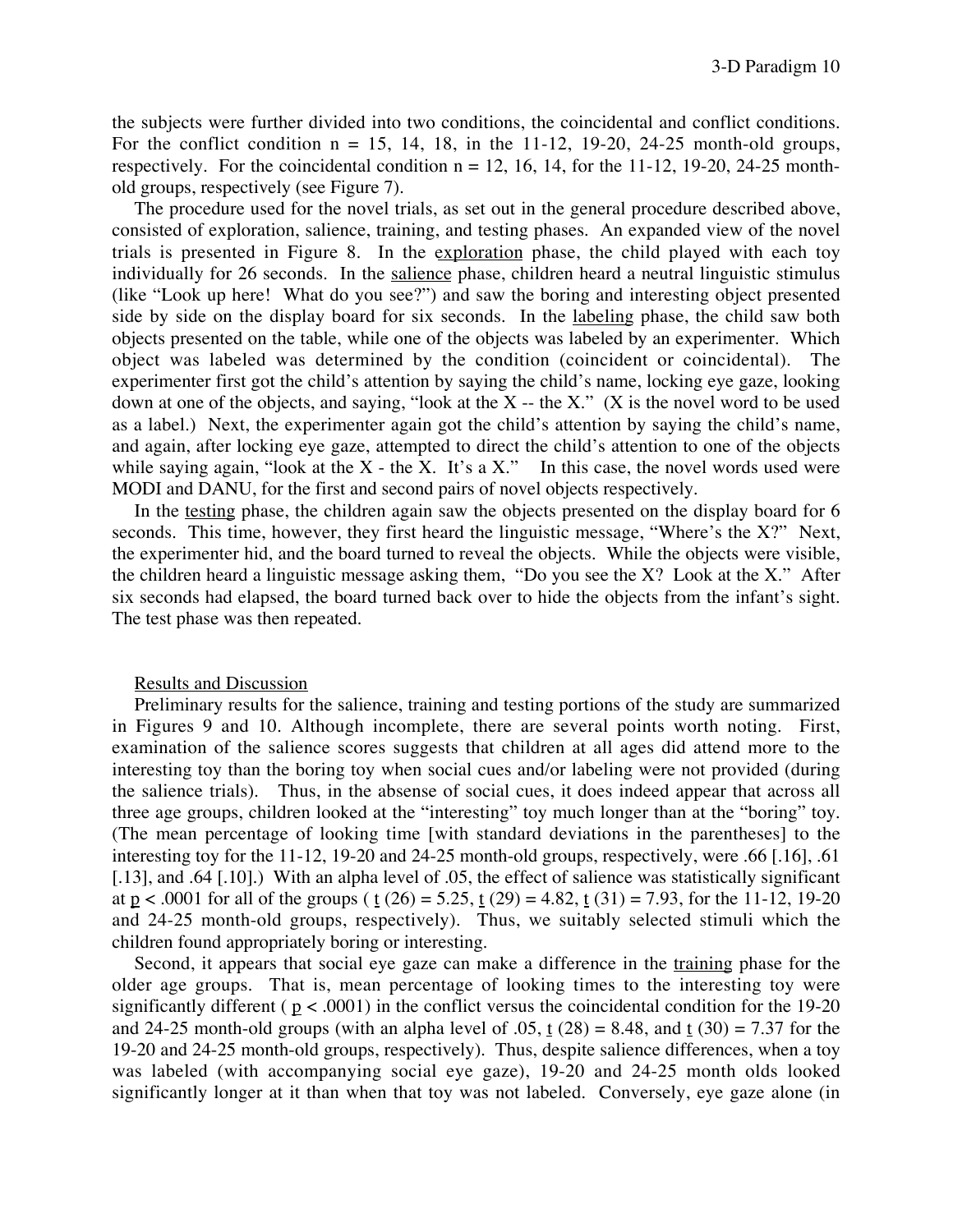conjunction with labeling) seemed to have no effect during the training phase for younger infants (11-12 months old).

Finally, the same pattern of results appears in the testing trials. That is, mean percentage of looking times to the interesting toy were, again, significantly different ( $p < .001$ ) in the conflict versus the coincidental condition for the 19-20 and 24-25 month-old groups (with an alpha level of .05,  $t(28) = 4.73$ , and  $t(30) = 4.09$  for the 19-20 and 24-25 month-old groups respectively). Thus, when a previously labeled toy was requested, 19-20 and 24-25 month olds looked significantly longer at it than when the other toy was labeled previously and requested. Not suprisingly (not having been able to follow the eye gaze in the training phase) younger children (11-12 month-old) did not appear to look significantly longer at the requested object. Notice, however, that in the testing trials, the mean percentage looking times to the interesting toy do not drop significantly below 50% (which would indicate a preference for the boring toy). Given the strong salience preference, this is not particularly surprising but might bear further examination in subsequent studies.

Nonetheless, the data the we have presented are consistent with the coalition model in postulating the late emergence of social compared with perceptual cues. Only at 19-20 months of age do children appear make use of social eye gaze in a word learning situation. This data are also consistent with evidence from a large social pragmatic literature. Tomasello and Todd (1983) find that mothers who follow their children's focus of attention (especially in early infancy) tend to have children with higher vocabularies (see also Tomasello & Kruger, 1992; Rehill, Heberle, Hirsh-Pasek & Golinkoff, 1996). Mothers who attempt to lead their children to their own focus of attention are not as successful until the children reach about two years of age. While the data are tantalizing, even at this preliminary stage, a detailed discussion and analysis of these data would be both premature and beyond the scope of this paper. These admittedly preliminary results are given simply to suggest the usefulness of the 3-D paradigm in empirically testing how various cues to word learning are weighted at different points in development.

#### General Discussion

In the research reported above, we developed a modified (3-D) preferential looking paradigm which allows the study of very early word learning. Indeed, the results suggest not only that 12 month-olds can participate in the 3-D task, but also that we can begin to unpack theories about the processes children use in acquiring their very first words. While these results are only preliminary, they do have at least two implications for the controlled study of word learning.

First, it has proven very difficult to study early language acquisition. With a few notable exceptions, the vast majority of the word learning literature focuses on children three and four years of age. The introduction of the 3-D intermodal preferential looking paradigm joins methods like those used by Waxman and Markow (1995) or Woodward, Markman, and Fitzsimmons (1994), to provide a balanced and controlled procedure for use with infants as young as 12 months of age.

The second message from this program of research is that shifting focus downward suggests that seemingly incompatible approaches to the field might all be necessary to explain word learning. Thus, the social/pragmatic theorists need the constraints theorists. For without constraints, children would have difficulty figuring out exactly what is to be labeled once joint attention is established. (Is the speaker labeling the whole object, it's color, or the surface on which it rests?) Likewise, the constraints theorists need the social/pragmatics theorist. Without social/pragmatic input, children would have no idea which of the many unnamed whole objects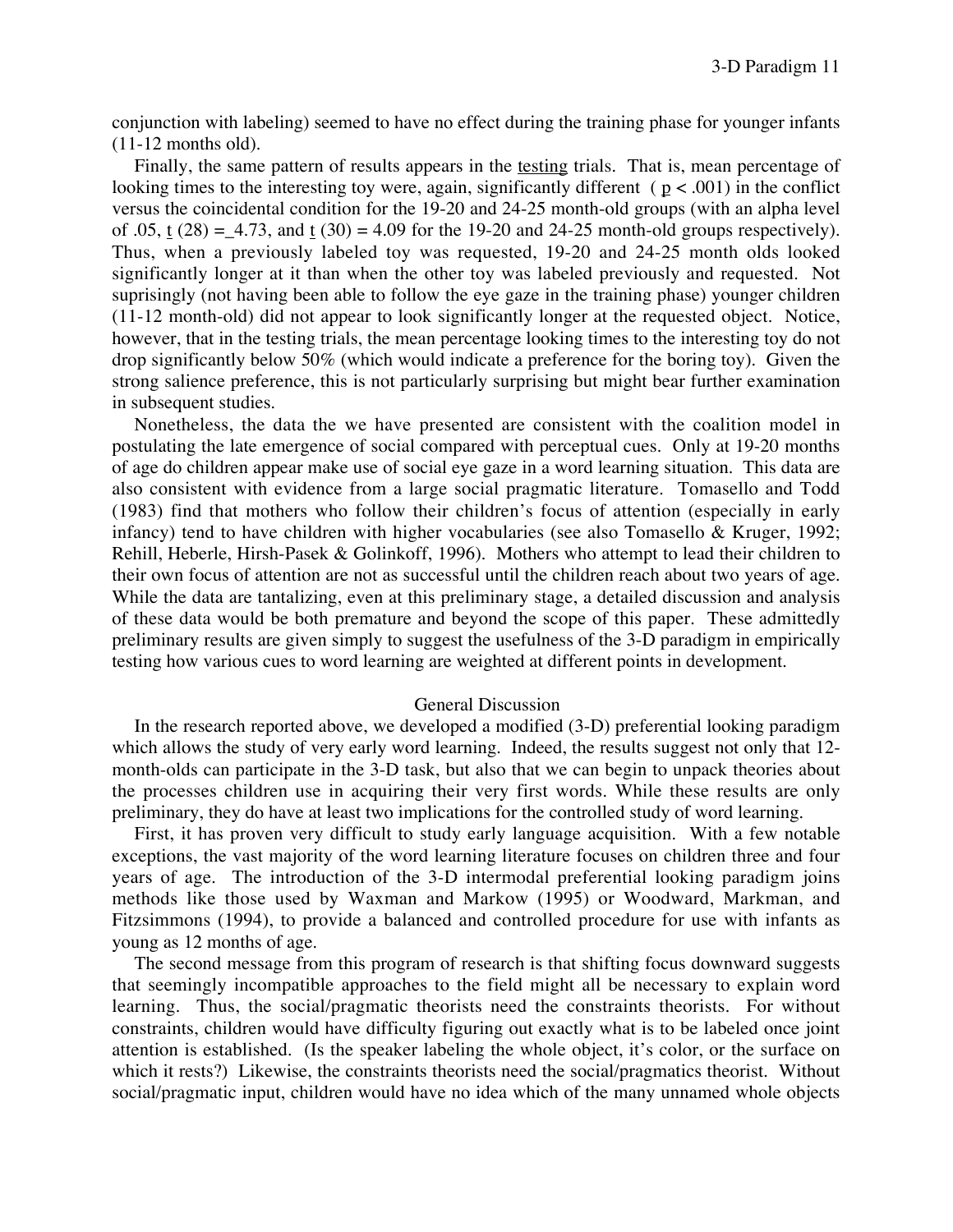around them the speaker intends to be the referent. That is, the social cues establish the where, and the constraints establish the what.

Why has the advantage of this polygamous union not been seen before? Partly because researchers prefer to work from a particular theoretical vantage point, and partly because the methods previously available prohibited careful study of very early word learning. Thus, researchers often began their studies after children had integrated many of the cues in the coalition available to them. In this paper, we have provided evidence of the value of one new method with which to peer into this early developmental period: the 3-D Intermodal Preferential Looking Paradigm. We believe that future study will ultimately demonstrate the contributions that each apparently contradictory theory makes to word learning over development. We believe that it is only in the coalition of cues (perceptual, social, temporal and linguistic), acting in concert, that children come to move from immature to mature lexical principles.

In conclusion, we used these studies of early word learning to highlight and develop a theory and a new method for examining word learning in children who are just beginning to acquire a vocabulary. It appears the 3-D paradigm works: children as young as 11 months are clearly looking in the direction of requested familiar stimuli. In addition, post-vocabulary spurt children are able to rapidly learn novel labels for novel objects in very few repetitions. Finally, preliminary results suggest that as infants develop they seem to shift their attention from perceptual cues to social cues, ultimately using social mentors as a guide to word learning.

The landscape of developmental psychology is changing. There are now a number of theories that focus on developmental behaviors as emergent phenomena -- in language, spatial knowledge, number theory, representation, etc. In such theories infants are thought to have the ability to attend to multiple cues in the input and to detect statistical co-occurrences (Saffran & Newport, 1996; Aslin, Woodward, LaMendola, & Bever, 1996; Morgan, Shi, & Allopena, 1996; Smith, 1995). In such theories, systems appear to organize and reorganize as children differentially weight certain inputs over others across development. Infants can not only detect these coalitions, but can use them to construct more complex behaviors. To investigate this new crop of theories, and to see how pieces of the coalition come together, we will need to look at behaviors earlier in development than we have been. The study described here is a first step in that direction. The 3-D intermodal preferential looking paradigm provides researchers with a powerful tool for investigating the emergent processes implicated in word learning.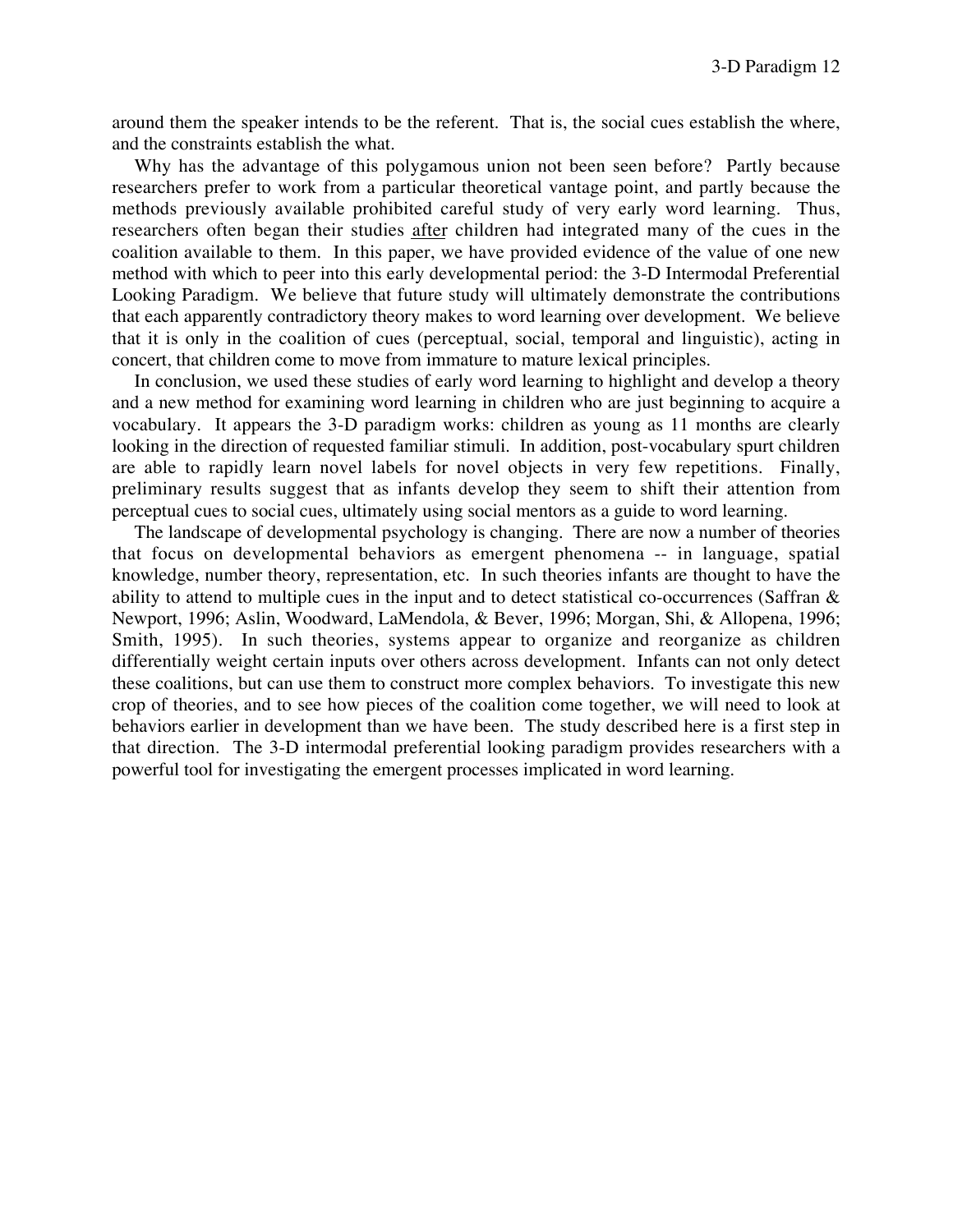References

Aslin, R., Woodward, J., LaMendola, & Bever, T. (1996). Models of word segmentation in fluent maternal speech to infants. In J. M. &. K. Demuth (Eds.), Signal to Syntax (pp. 117-135). Cambridge, MA: MIT Press.

Baldwin, D. A. (1991). Infants' contributions to the achievement of joint reference. Child Development, 62, 875-890.

Baldwin, D. A. (1993). Infant's ability to consult the speaker for clues to word reference. Journal of Child Language, 20, 377-394.

Baldwin, D. A. (in press). Early referential understanding: Infant's ability to recognize referential acts for what they are. Developmental Psychology.

Baldwin, D. A. & Moses, L. J. (in press). Early understanding of referential intent and attentional focus: Evidence from language and emotion.

Bloom, L. (1993). The Transition from Infancy to Language: Acquiring the Power of Expression. Cambridge, MA: Cambridge University Press.

Carey, S. (1978). The child as word learner. In M. Halle, J. Bresnan & G. A. Miller (Ed.), Linguistic Theory and Psychological Reality. Cambridge, MA: The MIT Press.

Carey, S. & Bartlett, E. (1978). Acquiring a single new word. Papers and reports on Child Language Development (Department of Linguistics, Stanford University), 15, 17-29.

Fagan, J. (1971). Infant recognition memory for a series of visual stimuli. Journal of Experimental Child Psychology, 11, 244-250.

Fagan, J., Singer, L., Montie, J. & Shepard, P. (1986). Selective screening device for the early detection of normal or delayed cognitive development in infants at risk for later mental retardation. Pediatrics, 78, 1021-1026.

Golinkoff, R. M. & Hirsh-Pasek, K. (1995). Reinterpreting children's sentence comprehension: Toward a new framework. In P. Fletcher and B. MacWhinney (Eds.), The Handbook of Child Language (pp. 430-461). London: Blackwell.

Golinkoff, R., Hirsh-Pasek, K., Cauley, K. & Gordon, L. (1987). The eyes have it: Lexical and syntactic comprehension in a new paradigm. Journal of Child Language, 14, 23-46.

Golinkoff, R. M., Mervis, C. & Hirsh-Pasek, K. (1994). Early object labels: The case for a developmental lexical principles framework. Journal of Child Language, 21, 125-155.

Hirsh-Pasek, K. & Golinkoff, R. (1991). Language comprehension: A new look a some old themes. In N. Krasnegor, D. Rumbaugh, M. Studdert-Kennedy & R. Schiefelbusch (Eds.), Biological and behavioral aspects of language acquisition. Hillsdale, NJ: Erlbaum.

Hirsh-Pasek, K. & Golinkoff, R. (1993). Skeletal supports for grammatical learning: What infants bring to the language learning task. In C. Rovee-Collier & L. Lipsitt (Eds.), Advances in infancy research, (Vol. 8, pp. 299-338). Norwood, NJ: Ablex Publishing Corp.

Hirsh-Pasek, K. & Golinkoff, R. (1996a). The intermodal preferential looking paradigm reveals emergent language comprehension. In D. McDaniel, C. McKee, & H. Cairns (Eds.), Methods for assessing childrens' syntax. Cambridge, MA: MIT Press.

Hirsh-Pasek, K. & Golinkoff, R. (1996b). The origins of grammar. Cambridge, MA: MIT Press.

Hollich, Hirsh-Pasek, and Golinkoff, (in preparation) Children's use of social cues in word learning.

Markman, E. M. (1987). How children constrain the possible meanings of words. In U. Neisser (Ed.), Concepts and Conceptual Development: Ecological and intellectual factors in categorization (pp. 255-287). Cambridge, MA: Cambridge University Press.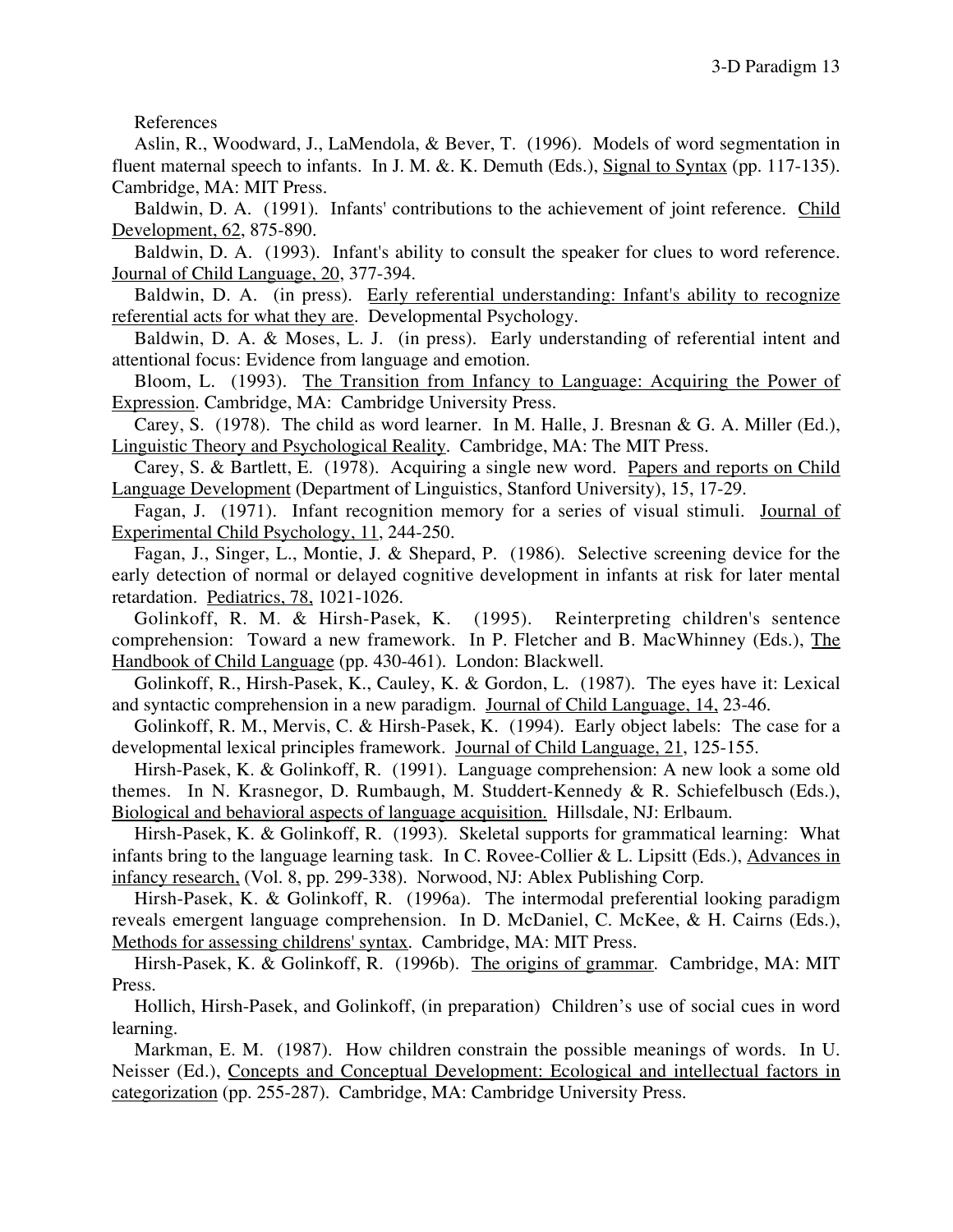Markman, E. M. (1992). Constraints on word learning: Speculations about their nature, origin, and domain specificity. In M. R. Gunnar & M. P. Maratsos (Eds.), Minnesota Symposium on Child Psychology, 25 . Hillsdale, NJ: Erlbaum.

McDaniel, D., McKee, C. & Cairns, H. (Eds.). (1996). Methods for assessing childrens' syntax. Cambridge, MA: MIT Press.

Morgan, J., Shi, R. & Allopena, P. (1996). Perceptual bases of rudimentary grammatical categories: Towards a broader conceptualization of bootstrapping. In J. Morgan & K. Demuth (Eds.), Signal to Syntax (pp. 263-287). Cambridge, MA: MIT Press.

Smith, L. B. (1989). A model of perceptual classification in children and adults. Psychological Review, 96, 125-144.

Smith, L. B. (1995). Self-organizing processes in learning to learn words: Development is not induction. In C. A. Nelson (Ed.), Basic and Applied Perspectives on Learning, Cognition, and Development: The Minnesota Symposia on Child Psychology, (Vol. 28, pp. 1-32). Mahwah, NJ: Erlbaum.

Spelke, E. S. (1979). Perceiving bimodally specified events in infancy. Developmental Psychology, 15, 626-636.

Tomasello, M. T. & Akhtar, N. (1995). Two-year olds use pragmatic cues to differentiate reference to objects and actions. Cognitive Development, 10, 201-224.

Tomasello, M. & Farrar, M. (1984). Cognitive bases of lexical development: Object permanence and relational words. Journal of Child Language, 11, 477-493.

Tomasello, M. & Kruger, A. C. (1992). Joint attention on actions: Acquiring words in ostensive and non-ostensive contexts. Journal of Child Language, 19, 313-333.

Tomasello, M. & Todd, J. (1983). Joint attention and lexical acquisition style. First Language, 4, 197-212.

Tucker, M., Hirsh-Pasek, K, Hollich, G. and Golinkoff, R. (in press) A change is afoot: Emergentist theories in language acquisition. In Anderson, P. (Ed.) Downward Causation.

Waxman, S.R., & Markow, D.B. (1995). Words as invitations to form categories: Evidence from 12- to 13-month-old infants. Cognitive Psychology, 29, 257-303.

Woodward, A.L., Markman, E.M., & Fitzsimmons, C.M. (1994). Rapid word learning in 13- 18-month-olds. Developmental Psychology, 30, 553-566.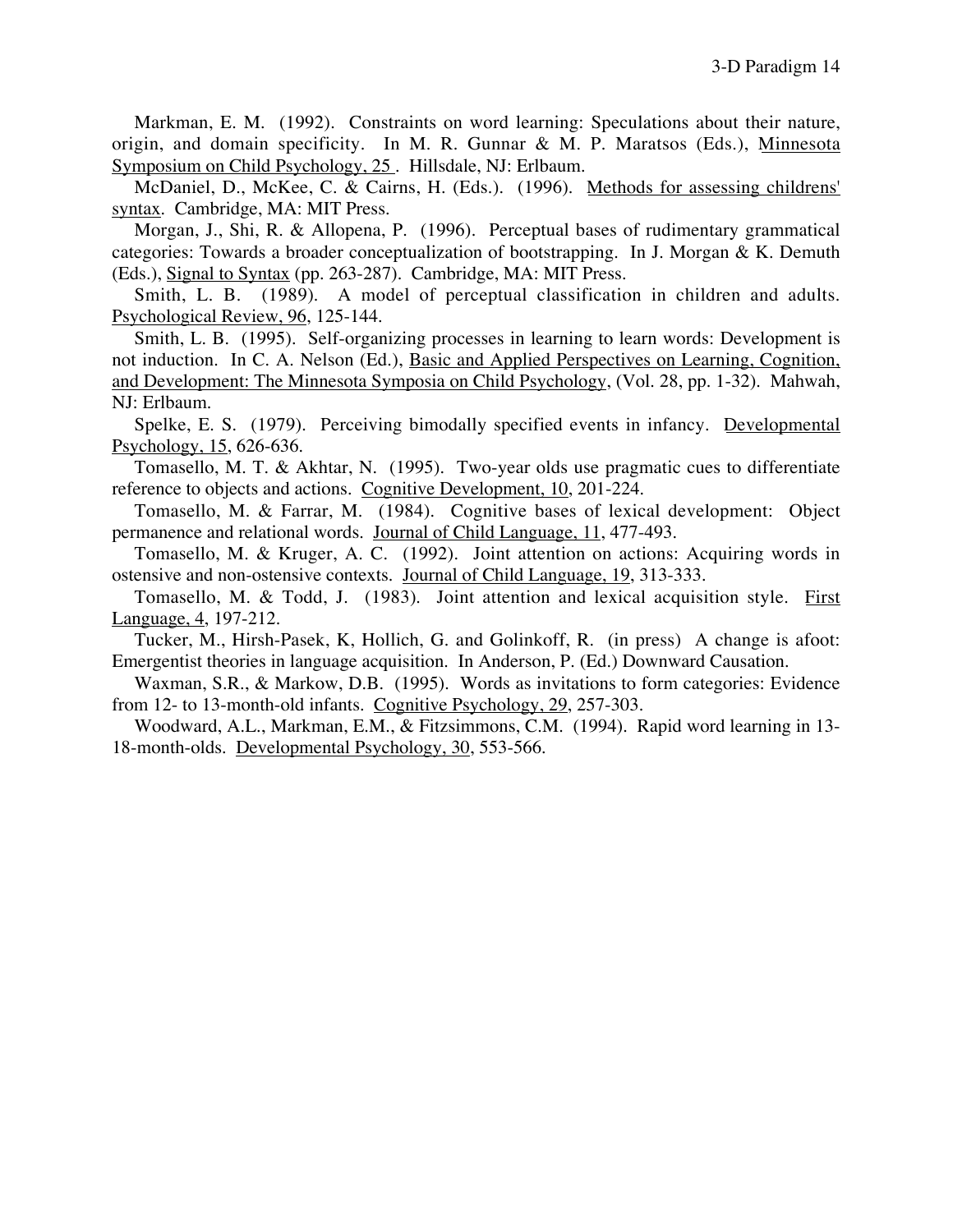Author Note

George J. Hollich & Kathy Hirsh-Pasek, Department of Psychology; Roberta Michnick Golinkoff, Department of Educational Studies.

This research was supported by NSF grant (#SBR9601306) to the second and third authors. The principle experiment reported herein was presented at the Society for Research in Child Development Conference, Washington, D.C., in April, 1997. Many former undergraduate, graduate, and post-graduate students have assisted over the years, and we would like to collectively thank them all. Particular thanks goes to Rebbecca Brand, Cindy Hankey, Camille Rocroi, and Judy Wiley.

Correspondence concerning this chapter should be addressed to George J. Hollich, Department of Psychology, Temple University, Philadelphia, Pennsylvania 19122. Electronic mail may be sent via Internet to ghollich@astro.ocis.temple.edu.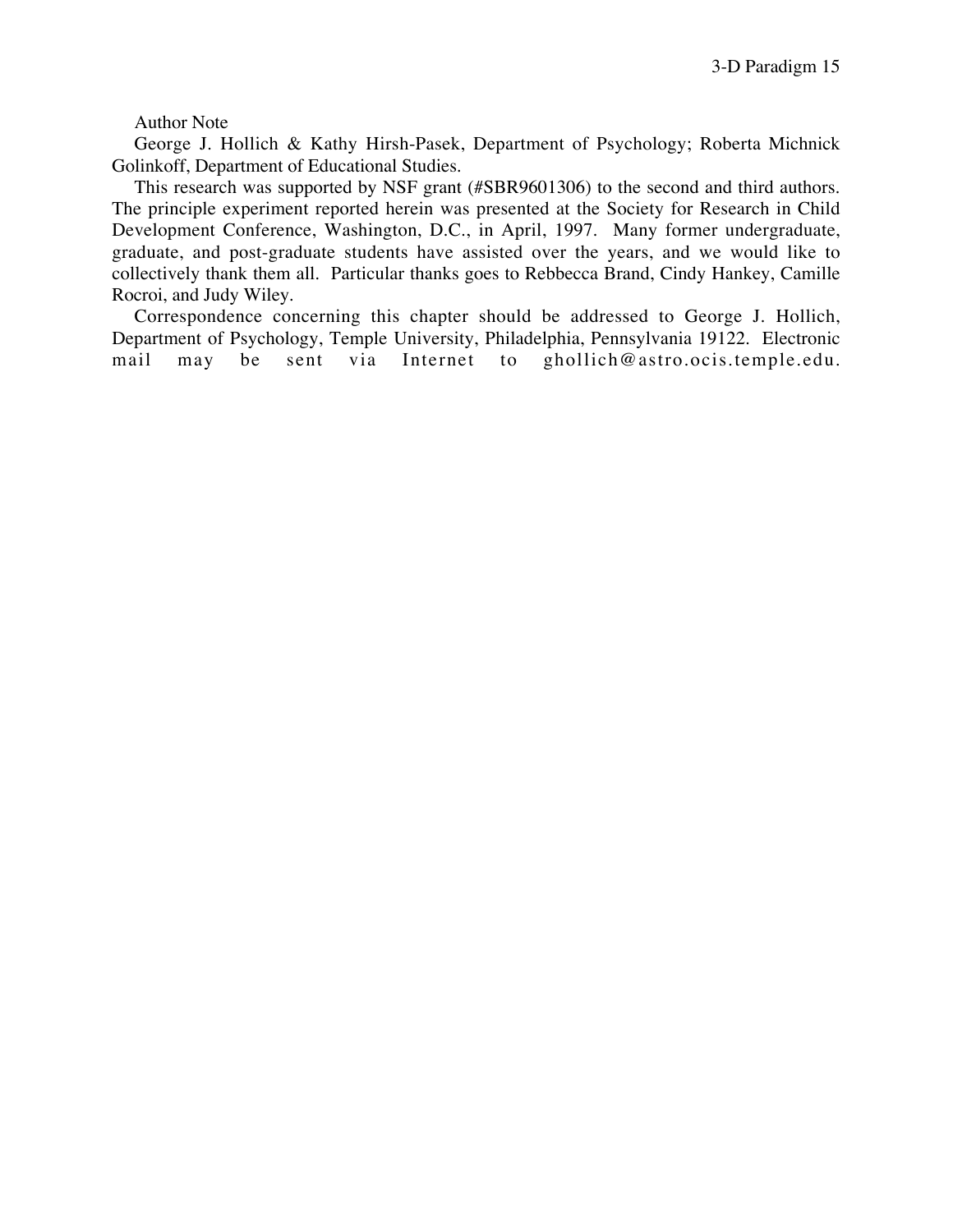Figure Captions

Figure 1. The Intermodal Preferential Looking Paradigm. Children's looking times to the video monitors reflect preferences for displays which match the audio stimulus.

Figure 2. The Three Dimensional Intermodal Preferential Looking Paradigm. The presence of a live experimenter permits highly engaging and realistic labeling situations. Children's looking times to the objects on the display board reflect preferences for objects which match the auditory stimulus. Off-line coding is possible through video recording. The mirror allows simultaneous recording of the infant, the experimenter, and the stimuli.

Figure 3. The Modified Fagan Apparatus. The hinged 40 cm x 50 cm x 3 cm board allows for rapid hiding and revealing of the test objects.

Figure 4. The Phases of the Familiar Trials.

Figure 5. The Familiar Test Trials. Mean percentage of looking time to the requested object (the target) by age group. A score of .50 would indicate equal looking to both objects.

Figure 6. The Coalition Model for Word Learning. The child learner is surrounded by a coalition of cues, the weighting of which changes with time.

Figure 7. The Conditions of the Reference Study. A. The conflict condition: The boring toy is labeled while the experimenter attempts to draw the child's attention to the boring toy through the use of eye gaze. B. The coincidental condition: The interesting toy is labeled while the experimenter attempts to draw the child's attention to the boring toy through the use of eye gaze.

Figure 8. The Phases of the Novel Trials.

Figure 9. Salience and Training Trials. Mean percentage of looking time to the interesting object by age, salience score, and condition. A score of .50 would indicate equal looking to both objects.

Figure 10. Salience and Test Trials. Mean percentage of looking times to the interesting object by age, salience score, and condition. A score of .50 would indicate equal looking to both objects.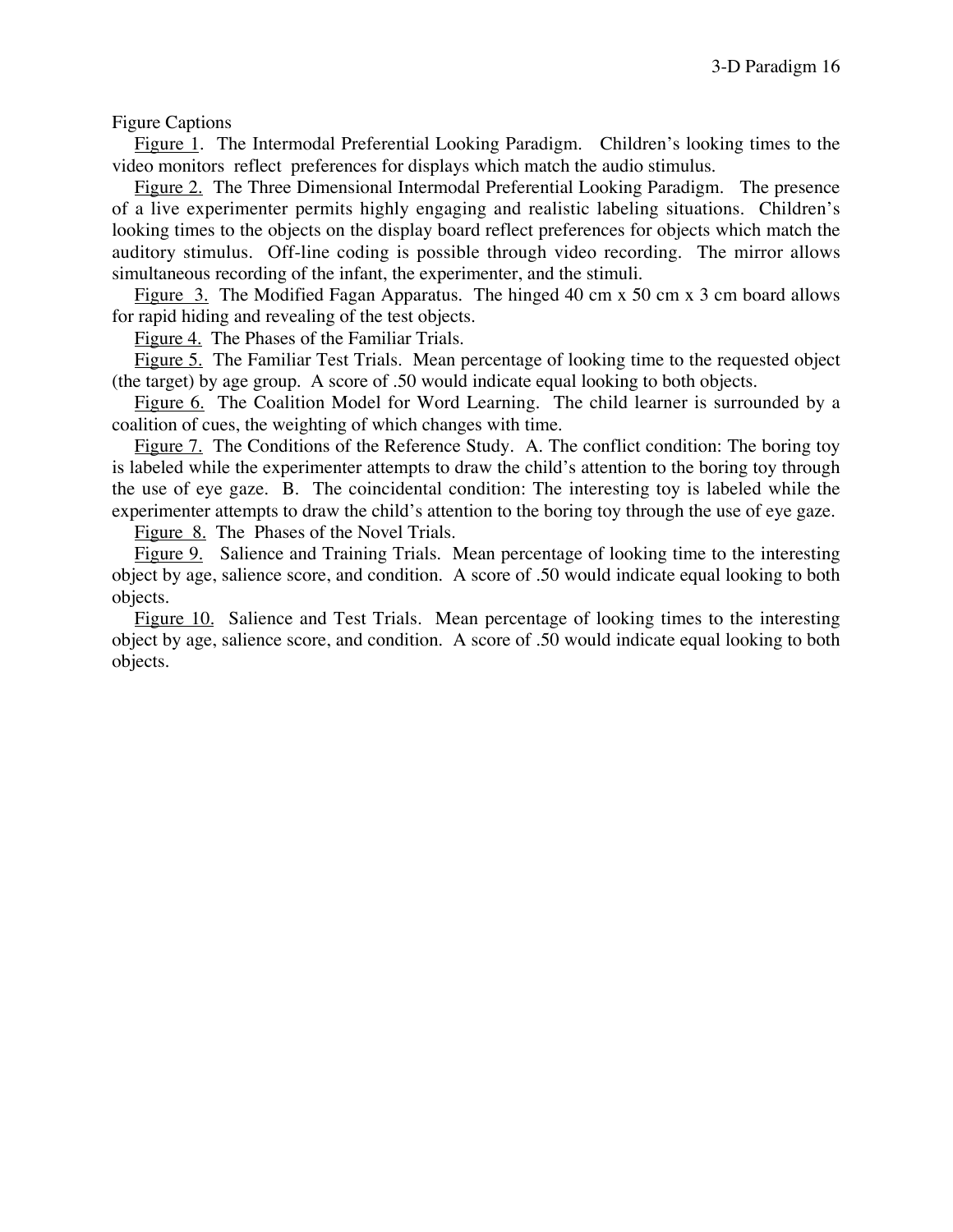



Child seated upon blindfolded parent's lap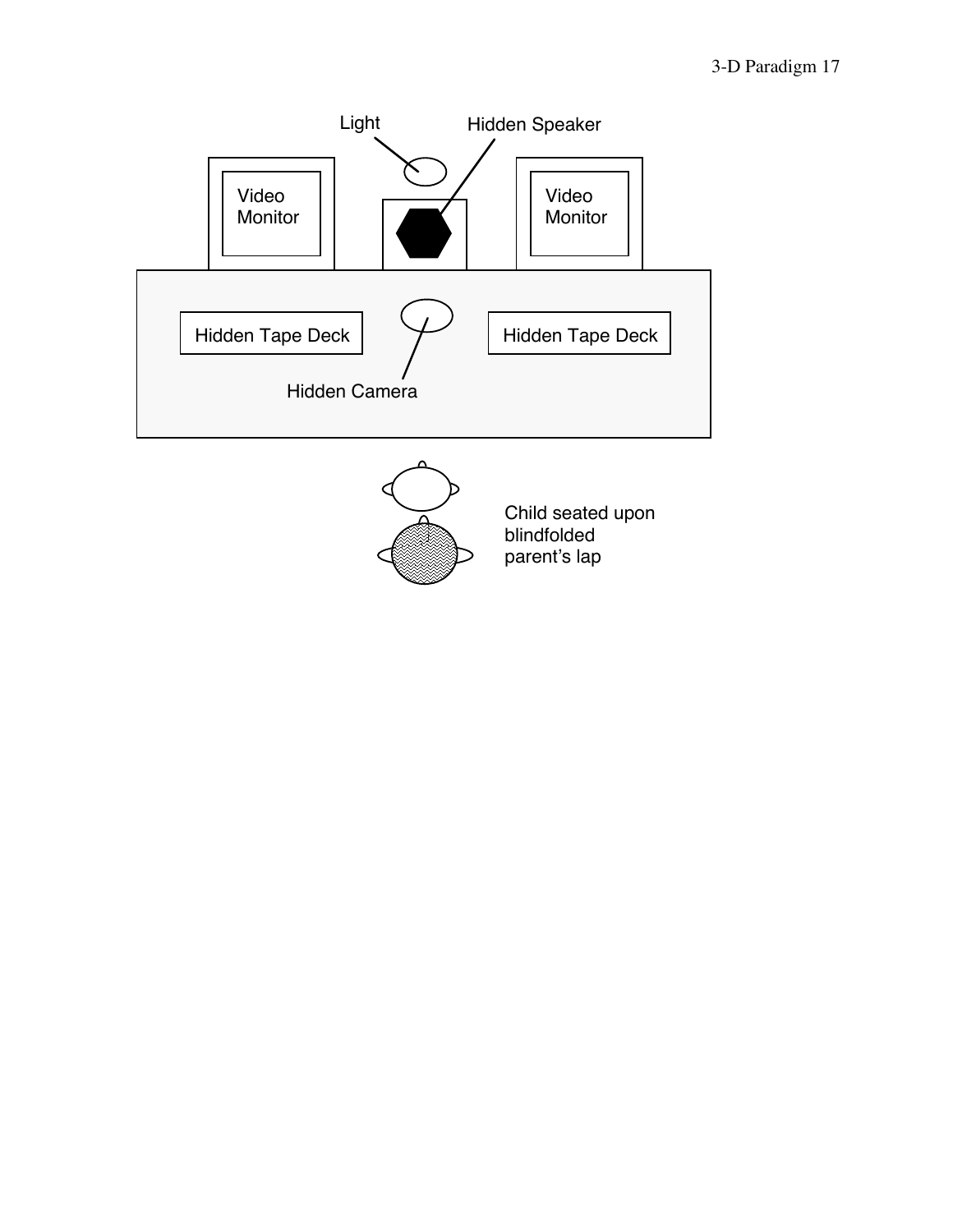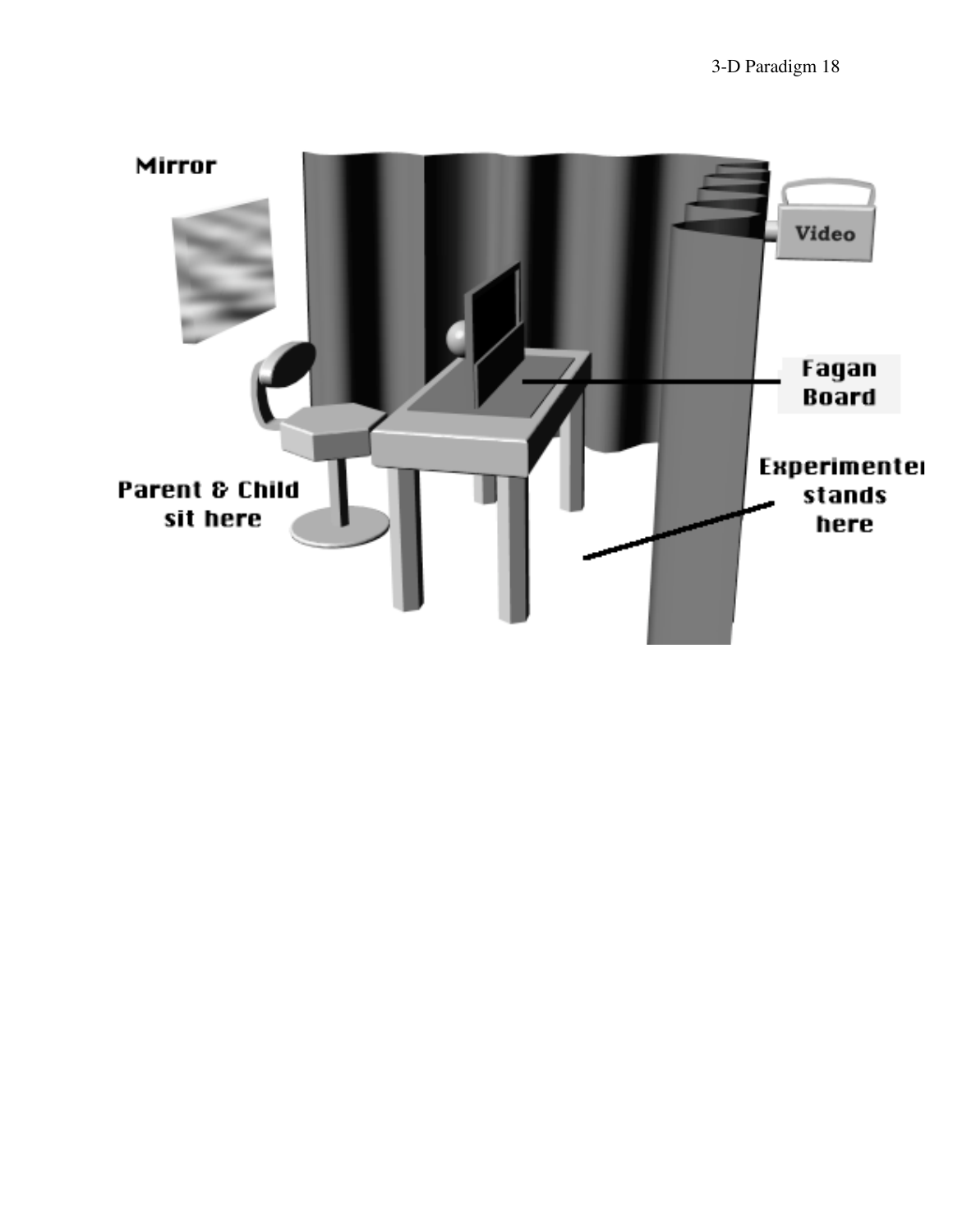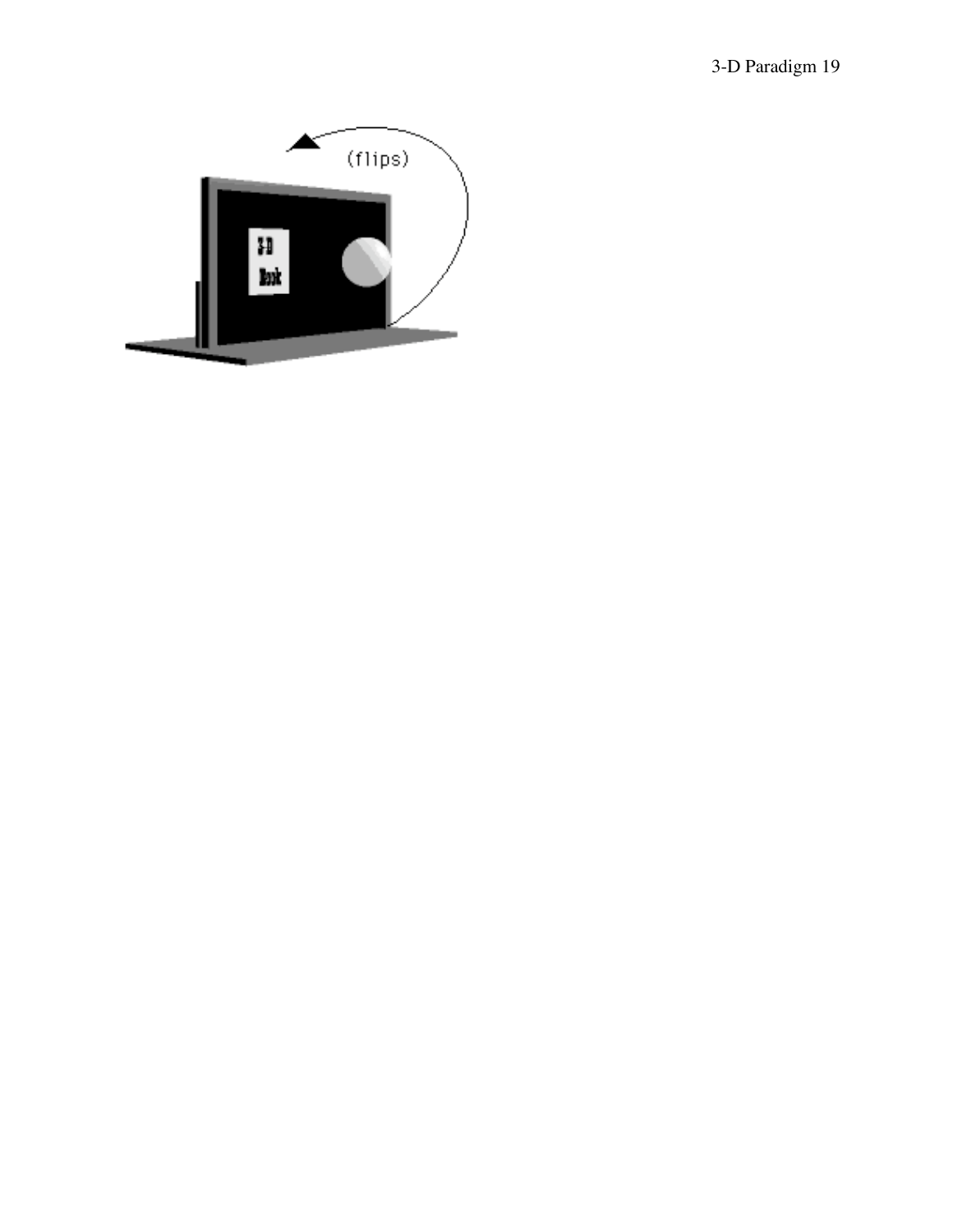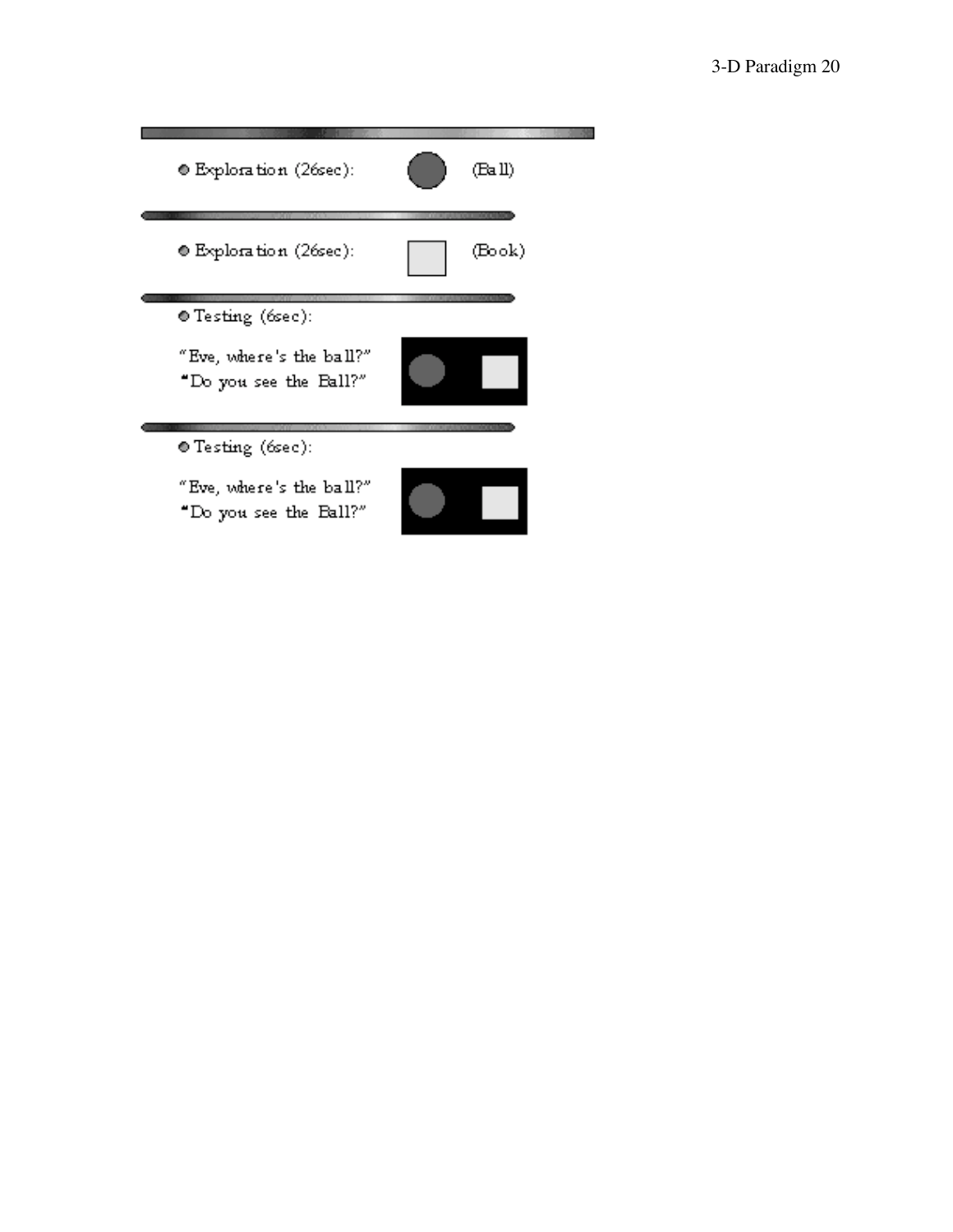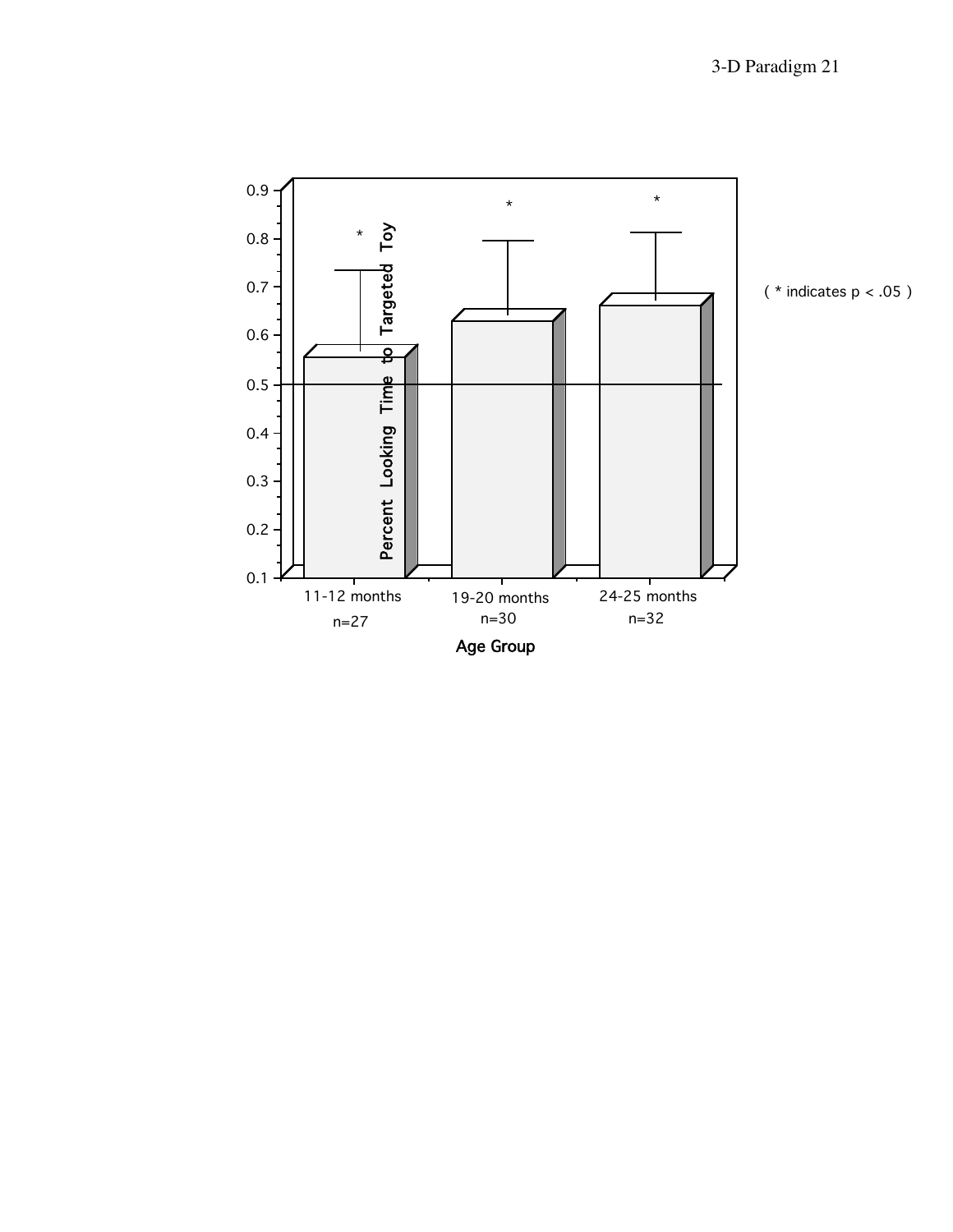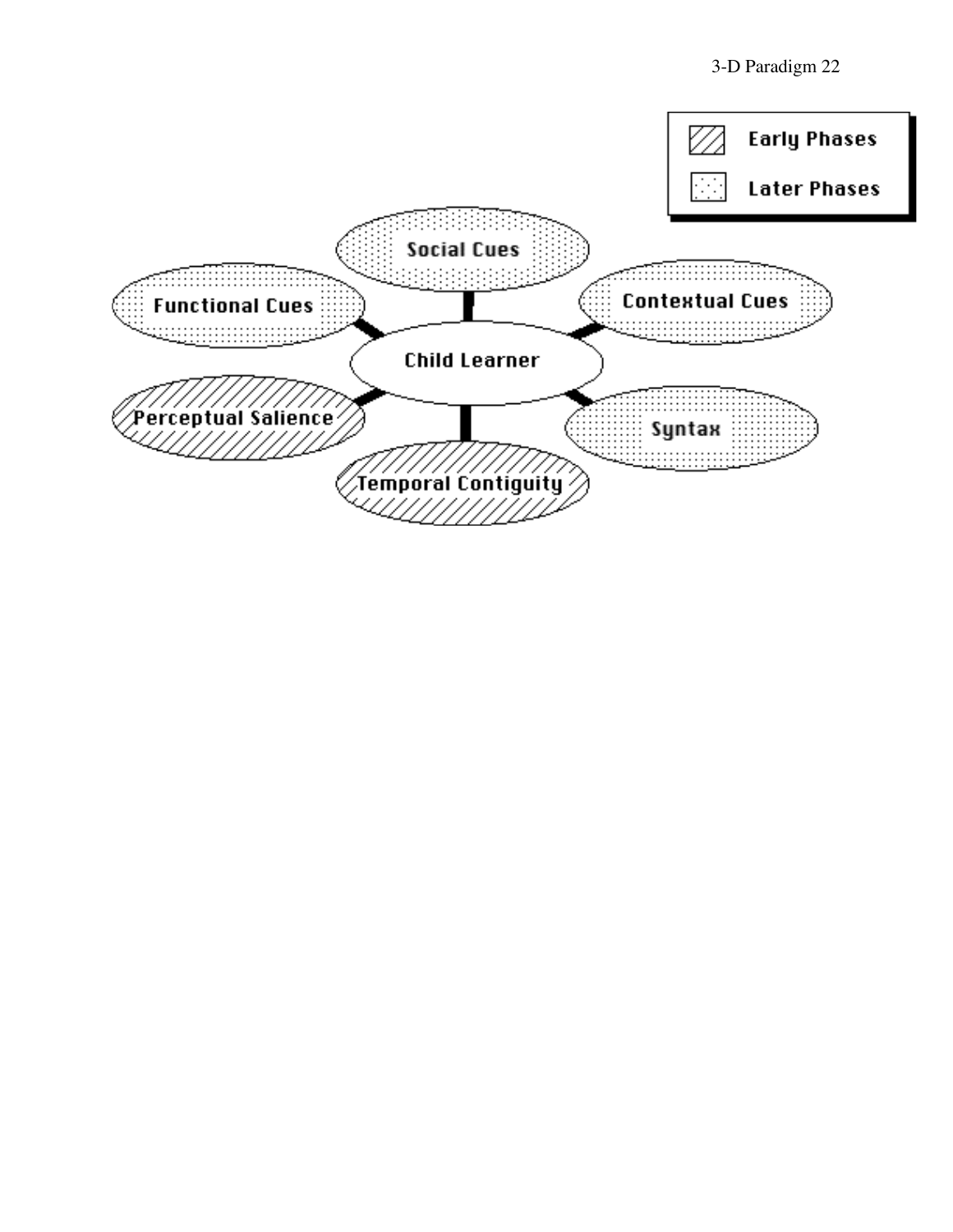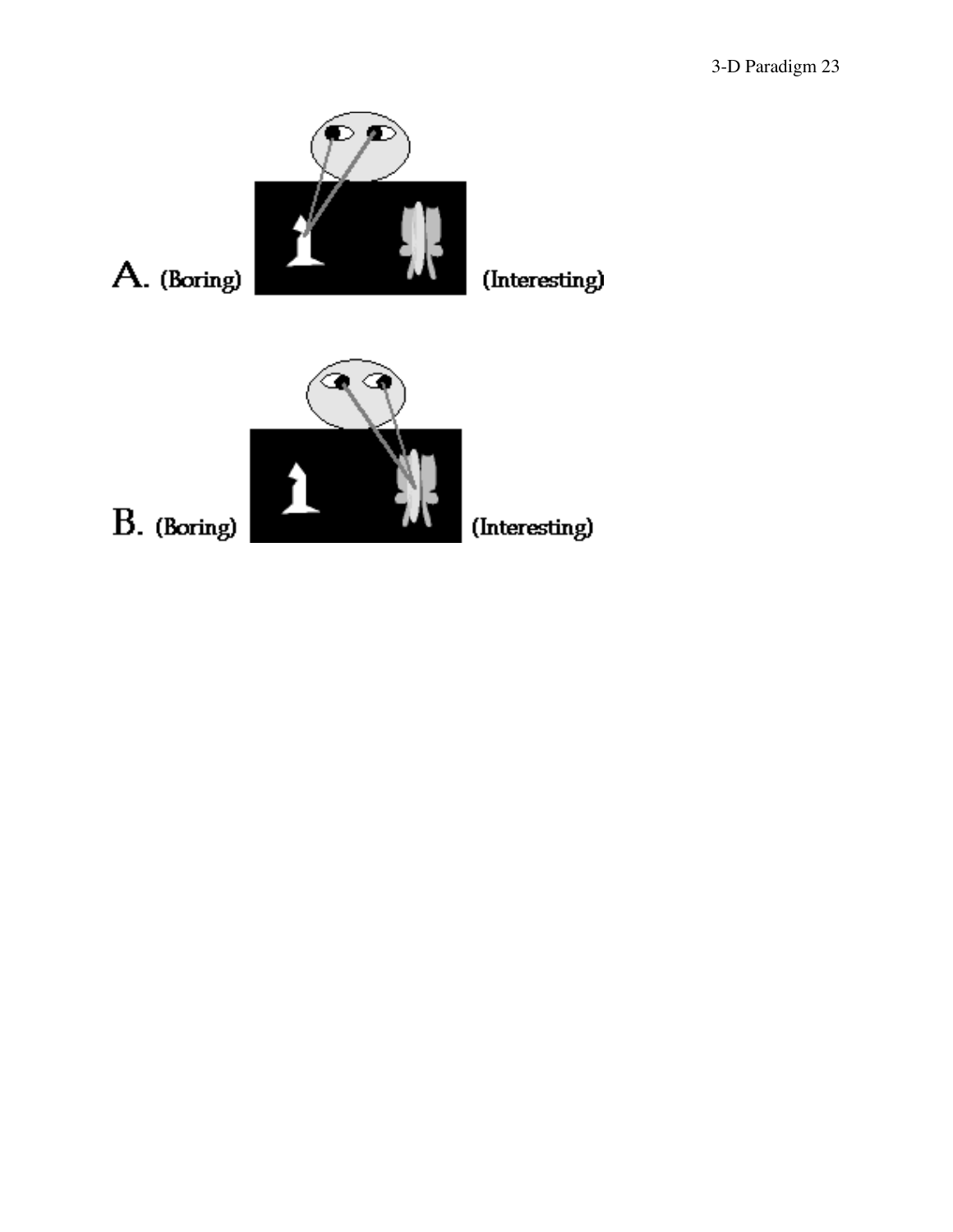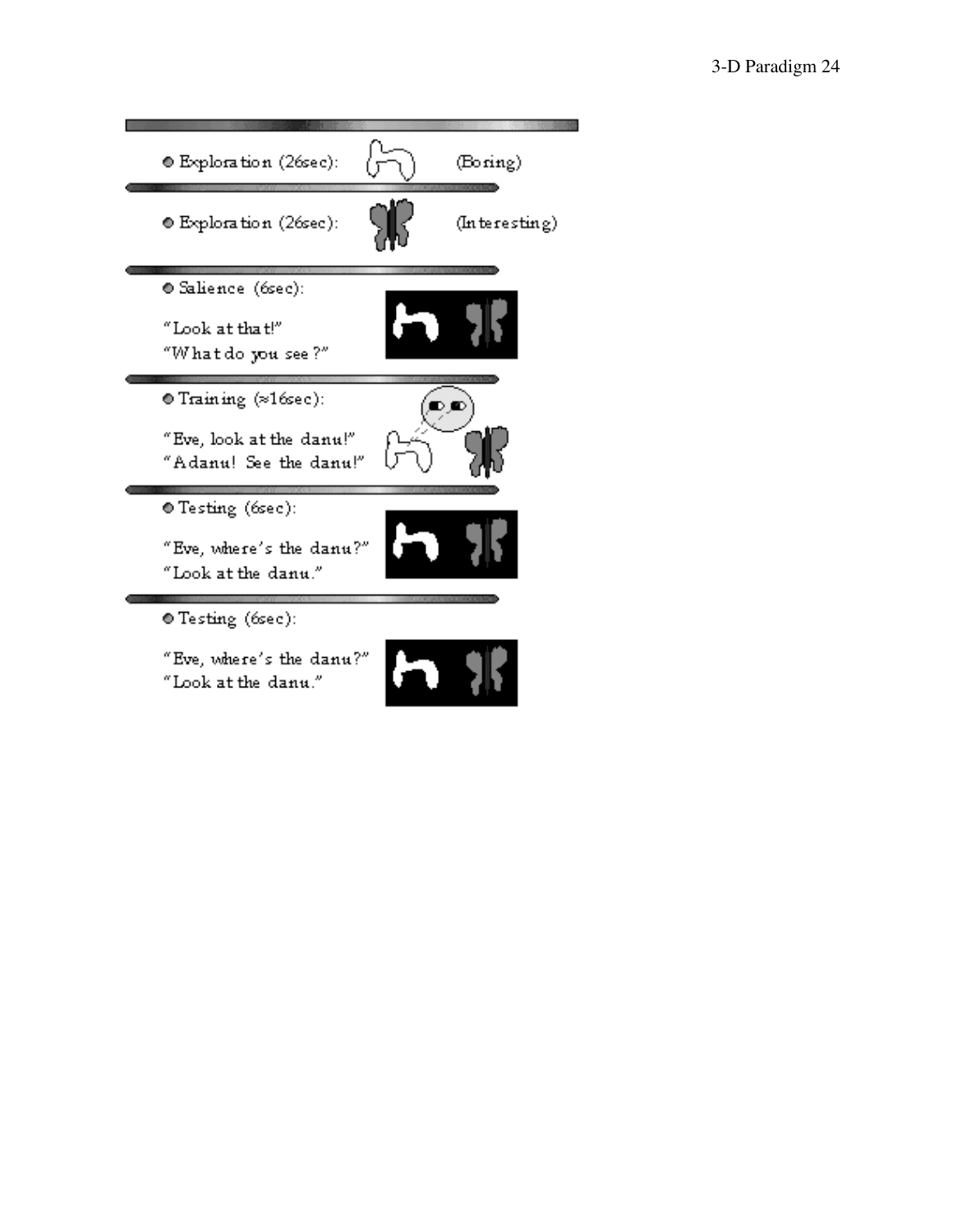